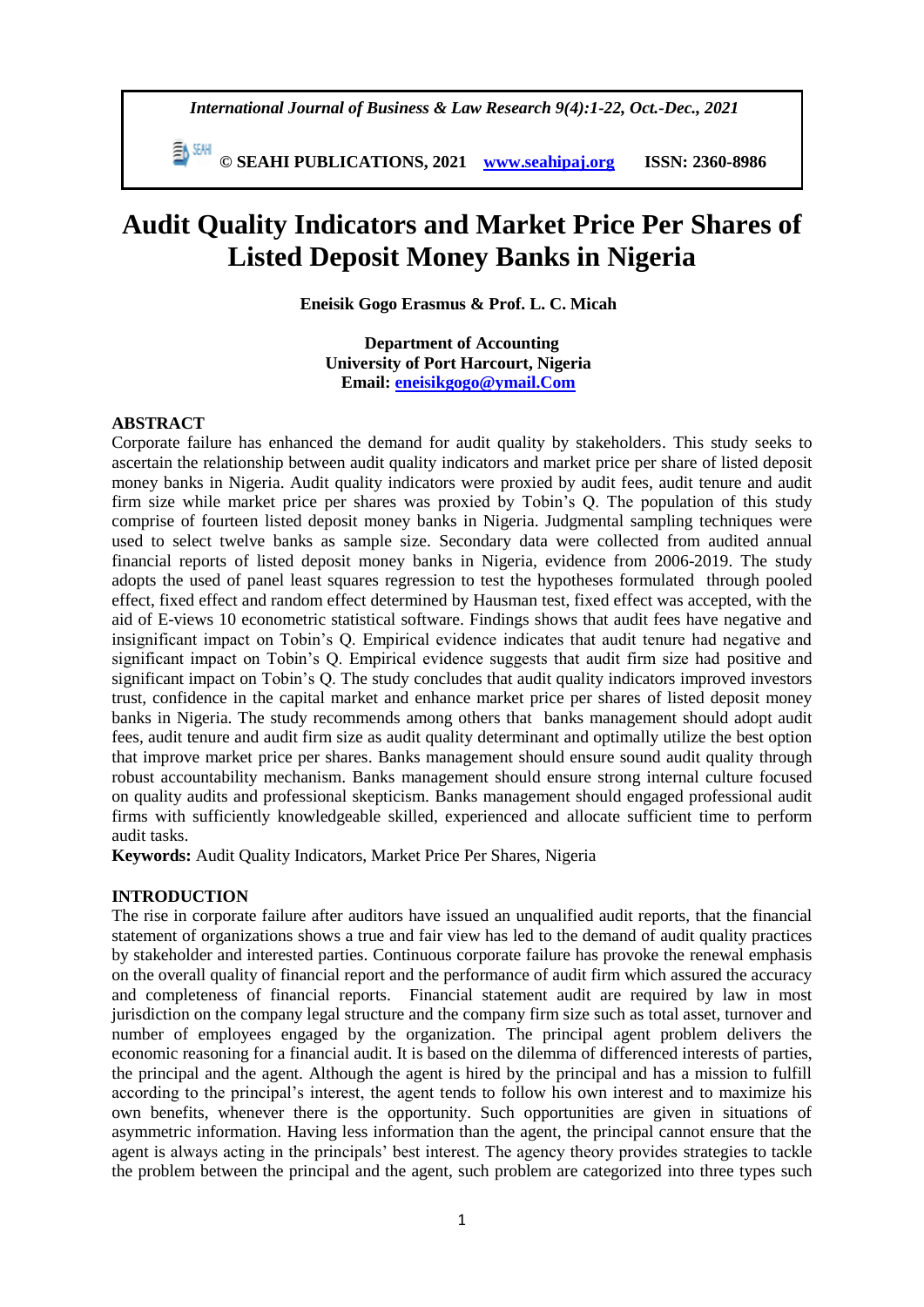as asymmetric information, hidden characteristics, hidden information and hidden intention. This challenges between the principal and agent lead to the demand by the principal for auditing of the service carryout by the agent on behalf of the principal to enforce trust, confidence and accountability in the transaction process between the agent and the principal contracts. The objectives of an audit of financial statements is to enable the auditor to express an opinion on whether the financial statements are prepared, in all material respects, in accordance with an applicable financial reporting framework. Farouk and Hassan (2014) posited that financial statement audit is the monitoring mechanism that help to reduce information asymmetry and protect the interest of the various stakeholders by providing measurable assurance that the management financial statement are free from material misstatement. The users of audited financial statement are investors, creditors, government and government agencies, employees, competitors, investment analysts, lenders, management of the company, rating agency, suppliers, and competitors for decision making. Fraud detection was considered the primary objective of the audit process until approximately the middle twenty century. Kiabel (2016) maintained the main objective of audit has changed from fraud detection to verification of financial statement. This is because the audit profession wanted to avoid legal suits by business and the general public. Adeyemi, Okpala, and Dabor (2012) noted that there are four types of audit opinion or reports as a result of the audit function, such as unqualified audit opinion, qualified audit opinion, adverse opinion and disclaimer opinion issued by the external auditor after examining the financial statement presented by the management of the organization. The type of audit report or opinion issued by the external auditor is the outcome of the audit function, performed by the audit firm. Audit is a statutory requirement and important part of regulatory and supervisory activities for public interest entities.

Heil (2012) reported that the perceived societal role of auditors should be to contribute to market value by reducing the risks of significant misstatement and ensuring that the financial statement are prepared based on rules and regulations. Audit quality may be perceived from any of the fundamental perspectives, such as inputs, output and context factors. Coulton, Saune and Taylor (2012) posited that the input audit quality are categorized into three groups such as values, ethics and attributes of individuals auditors, the knowledge and experience of auditors and the time allocated for them to perform the audit, the effectiveness of the audit process and quality control procedures. The output audit qualities are determined by the context including legislative requirement which can be influence by stakeholders. The contextual factors include corporate government requirement and applicable financial reporting framework as well as legislature and regulatory requirement. Audit firms with larger number of clients do not depend on the revenue generated by one client, whereas an audit firm with only a couple of client has in implicitly higher economic dependency on one single client. Bedard et al. (2010) recommend the use of audit firm size as a measure of audit quality. According to them, audit firm size, the big four have higher technical competence and greater resource due to the larger company size and they have the motivation to deliver high quality services in order to protect their brand name reputations. Big audit firms have the critical mass to organize the audit firm's structure in very specialized subservice divisions specializing certain industries and services. Tritschler (2013) narrated that the big audit firms can afford to operate a technical accounting and legal department in the back office in form of a shared competence center, where all difficult issues can be delegated. Both industry specialization and shared competence functions lead to higher audit quality. The theory of audit quality in regard to audit fees seems to be very obvious. Audit fees paid to auditors can affect audit quality in different ways. Large audit fees paid to auditors may allow the auditor to increase the effort which will increase audit quality. Tritschler (2013) maintained that high audit fees paid to auditors, notably those that are related to non audit services, make auditors more economically dependent on their client. High audit fees alone can already lead to an independence issue for the auditor. Krauss, Pronobis, and Zulch (2010) reported that when the auditors receive unusually high audit fees from a client the auditors may allow the client to engage in opportunistic earnings management. Kinney and Libby (2002) reported that unexpected non audit and audit fees may more accurately be likened to attempted bribes and will reduce the quality of reported earnings through the auditors reduced willingness to resist client biases to manage earnings. Hoitash, Markelevich and Barragato (2007) posited that economic dependency of an auditor on the client increases when the auditor receives higher total audit fees from the client. High audit fees are as a result of high audit risk, auditor will receive a high risk premium if they agree on a high risk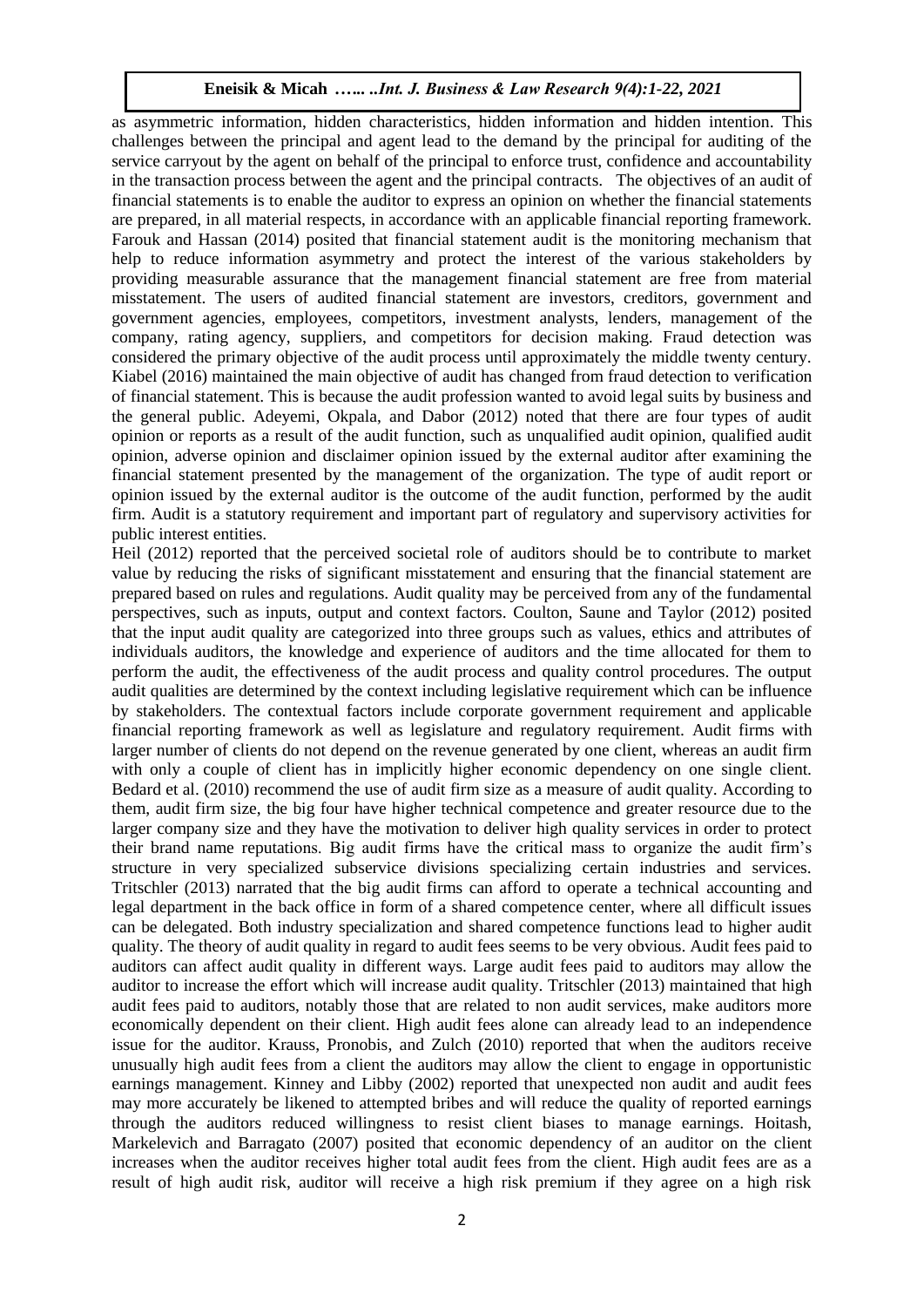engagement. Tritschler (2013) maintained that audit will have to perform more substantive testing in order to reduce risk. High audit effort justifies higher audit fees. Low audit fees paid to the auditor can lead to a decrease of audit quality, aspects the auditor will not put as much effort in the engagement compared to large audit fees engagement which directly increase audit quality. Peemoller (2012) reported that audit tenure is the audit firm's total duration to hold their client or number of consecutive years that the audit firm has audited the client. John, Hasas-Yaganeh and Azinfar (2012) stated that the longer the duration to hold a client the more client specific experience and client specific knowledge can be accumulated. The longer client auditor relationship familiarity threats can impair independence. There is the likelihood of sympathy between the auditor and the client will increase in the long tenure relationship. Fairchild (2008) reported that this phenomenon may lead to a lower audit quality since the auditor becomes more prone to the danger of turning a blind eye on inappropriate managerial actions. Siregar (2012) reported that mandatory auditor switch increases audit costs and increases audit failure risk, especially in the initial years, where they must rely heavily on management estimates. Siregar (2012) noted that with the course of the engagement over years, auditors learn the client and its business processes resulting in a more effective audit and better assessment of management estimates. Carcello (2004) reported that long tenured auditor client relationships, actually increases audit quality due to the fact that clients operation and reporting issues become more familiar and known to the auditor. Due to the fact that a new auditor will not have the benefit of client specific knowledge and experience of the previous auditor, audit quality is likely to decreases in the year of the auditor switch. GAO (2005) reported that audit quality increases with the course of time since client specific knowledge and client specific experience is gathered. After a certain period of years, advocacy and familiarity threats may gain ground. High audit quality reduces the risk of business failure because it serve as deterrence to fraud and increase investor confidence leading to high investment which increase firm value and financial performance.

Stanley (2011) reported that tobin's-Q is defined as the ratio of market value of the firm to the replacement cost of its assets. Tobin's Q is the reflection of the market anticipations about future profitability against returns on assets or gross margin basis, which are connected to current profitability. It specifies the percentage of the firm's financial performance as a ratio of the market value to the replacement cost of the firm's value. Tobin's Q was earlier used to measure the performance of the company since it contains a combination of accounting book value and market value information, and seems to be free from managerial manipulation. Differences in Audit Quality result in variations in the credibility of auditors and the reliability of the earnings reports of banks. The corporate financial scandals at the start of the century pose a great challenge to the veracity, credibility, utility or value relevance of the audit function. In Nigeria, corporate scandals include the cases of Cadbury Nigeria Plc and African Petroleum; Savannah Bank and African International Bank; Wema Bank, Finbank and Spring Bank and more recently Intercontinental Bank Plc, Oceanic Bank Plc. and AfriBank Plc. These are known publicly reported cases that resulted in misleading financial reports. There is concern about the quality of accounting income and its relationship with the quality of the auditing process which has been observed to increase over time following the periodical clusters of business failures, frauds, and the litigations. The issue is whether these corporate collapses are not the outcome of poor audit quality and the inability of the audit function to arrest earnings misreporting and financial misstatements.

Empirical evidence indicate that much of the studies on audit quality and financial performance and audit quality and firm value are carryout in developed countries such as (Monametsi & Agasha, 2020; Wijaya 2019; Ani & Mohammed, 2015; Elewa & El-Haddad, 2019; Paydarmansh, Salehi, Moradi & Khorrami 2014; Tambun, Manurung, & Murwaningsari 2018; Sayyar, Basiruddin, Abdul Rasid & Elhabib 2016 Rahimi & Amini 2015; Baffa & Yeor 2017; Thipham, Itzenverger, & Mcenally 2020; Jorjam & Gerayeli 2018; Ching, San, & Hoe 2015; Talat & Nazir 2014; Ado, Rashid & Mustapha 2020; Barzegarnezhad 2017; Ahmad, Suhara, & Ilyas 2016; Halim 2017). Empirical evidence suggests that few studies have been conducted on audit quality and market share price in manufacturing firm in Nigeria. (see Okoli & Izedonmi, 2014; Okoli, 2014; Ugwunta, Ugwuanyi, & Ngwa 2018; Felix & Chinyere, 2020; Abba & Sudah, 2020; Morufu & Oluwasenu 2020). Past studies focused on manufacturing firms and none was on banking. But the current study focused on audit quality indicators and market price per share of listed deposit money banks in Nigeria. The results of these studies mention above are mixed, inconsistent an often contradictory. The previous studies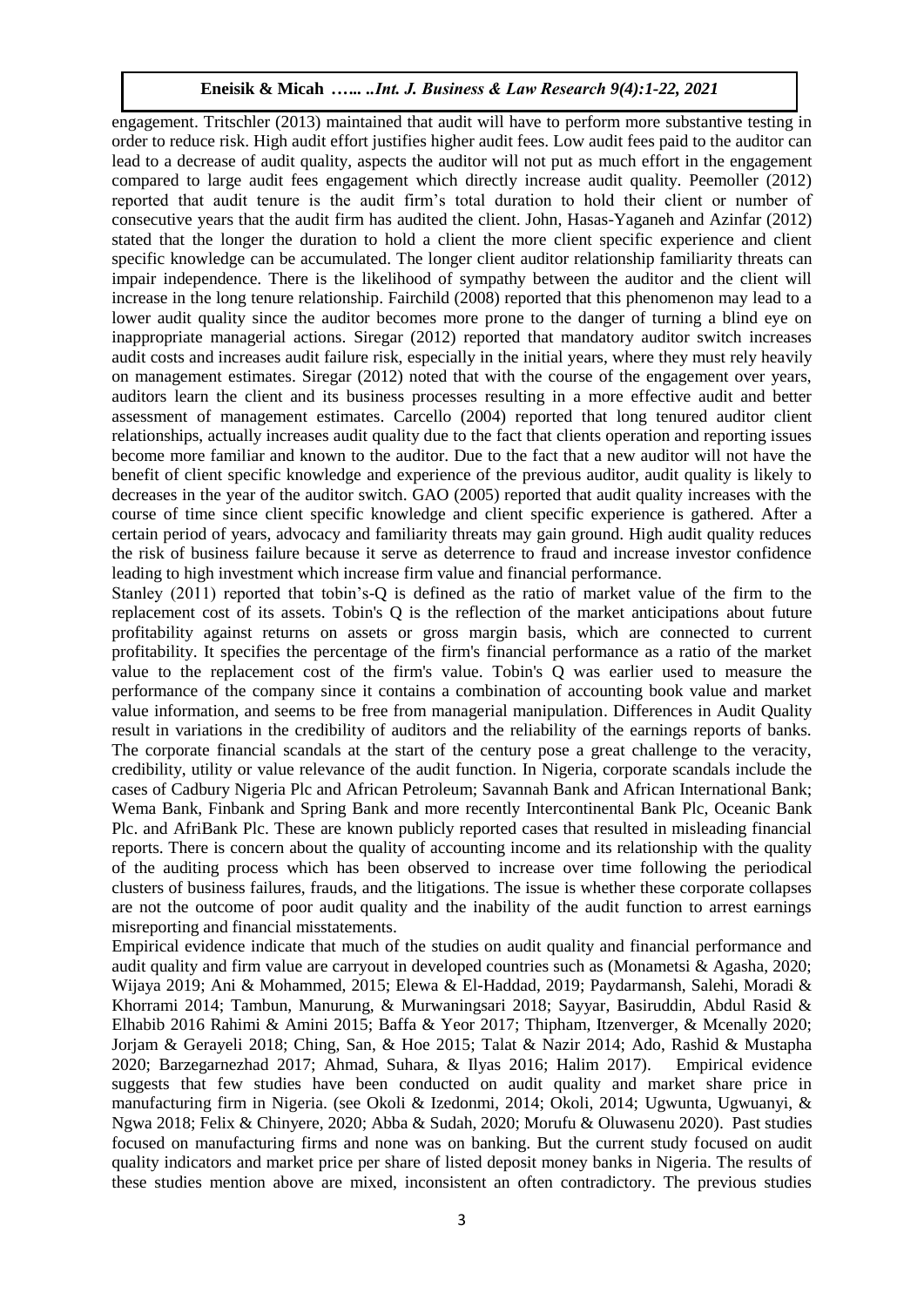mention above adopt earnings management, accrual quality, discretionary accruals, going concern report, audit firm size, audit quality, auditor independence, audit firm industrial experience, audit team attribute, audit firm rotation as a measure of audit quality while this current study adopt audit firm size, audit tenure, audit fee as a measure of audit quality indicators. Market price per shares was proxies by dividend yield, dividend per share, price earnings ratio, book dividend cover, book value per share, net assets by past studies mention above while this current study adopt Tobin's Q as a measure of market price per shares. Hence this study intends to investigate the relationships between audit quality indicators and market price per share of listed deposit money banks in Nigeria.

## **Statement of the Problem**

Inefficiencies on the part of management could lead to structured financial statements. These financial statements ordinarily do not show the true state of affairs and financial position of the organization and hence, could jeopardize the decisions of prospective investors. Adverse results on investment would reduce the credibility of the financial statements; which would in turn reduce the level of capital flow, thereby deteriorating the state of the business environment. The onus therefore rests on the auditors to address these issues through efficient and effective execution of the audit assignment, and the resultant production of a quality report. Audit quality is considered as controversial issues in the recent time and lack of audit quality is among the factors behind financial and corporate scandals, (Soltani, 2014). High-quality external audit has become an important policy issue following corporate scandals such as Enron, WorldCom, (Ilaboya & Ohiokha, 2014). In Nigeria, the seemingly persistent bank failures have raised some fundamental issues on the quality of audit and the independence of the external auditors. In particular, regulators have often expressed their concern that the length of the auditor-client relationship (or auditor tenure) and executives association with auditors could impair auditor independence and thus audit quality. The quality of an audit depends simultaneously on several audit firm features such as auditor specialty, audit report lag, auditor independence, auditor tenure, audit firm size, audit fee, auditor enterprise, audit company type (Abedalgader, Ibraham, & Baker 2010). These features are peculiar to a particular audit firm, and can be jointly referred to as the audit firm characteristics that have potentially varying effects on the firm. The quality of corporate financial disclosure has become an important policy issue following notorious corporate scandals that occurred in both the international and local scene, for example: Enron scandal of 2001; Parmalat in 2003; Cadbury Nigeria Plc in 2006 and Afribank Nigeria Plc in 2009. Countries all around the world have set codes of best practice as guidelines to address governance and financial reporting anomalies (Adeyemi, Okpala, & Debor, 2012): The goal of these regulations was to improve firms' corporate governance environments. However, despite the interventions of regulatory authorities, the challenges of ensuring credibility in financial reporting and auditing are still prevalent. It has been found that while the perceived reliability of audited financial information has declined, the perceived relevance of audited financial information has increased (Farouk & Hassan, 2014).

## **Objectives of the Study**

The objective of this study is to ascertain the relationship between audit quality indicators and market price per shares of listed deposit money banks in Nigeria. The specific objectives are to;

- 1. Ascertain the relationship between audit fees and Tobin Q of listed deposit money banks in Nigeria.
- 2. Identify the relationship between audit tenure and Tobin's Q of listed deposit money banks in Nigeria.
- 3. Investigate the relationship between audit firm size and Tobin's Q of listed deposit money banks in Nigeria.

## **Research Hypothesis**

The following hypothesis was formulated as a guide for the study

- **H01:** There is no significant relationship between audit fees and Tobin's Q of listed deposit money banks in Nigeria.
- **H02:** There is no significance relationship between audit tenure and Tobin's Q of listed deposit money banks in Nigeria.
- **H03:** There is no significant relationship between audit firm size and Tobin's Q of listed deposit money banks in Nigeria.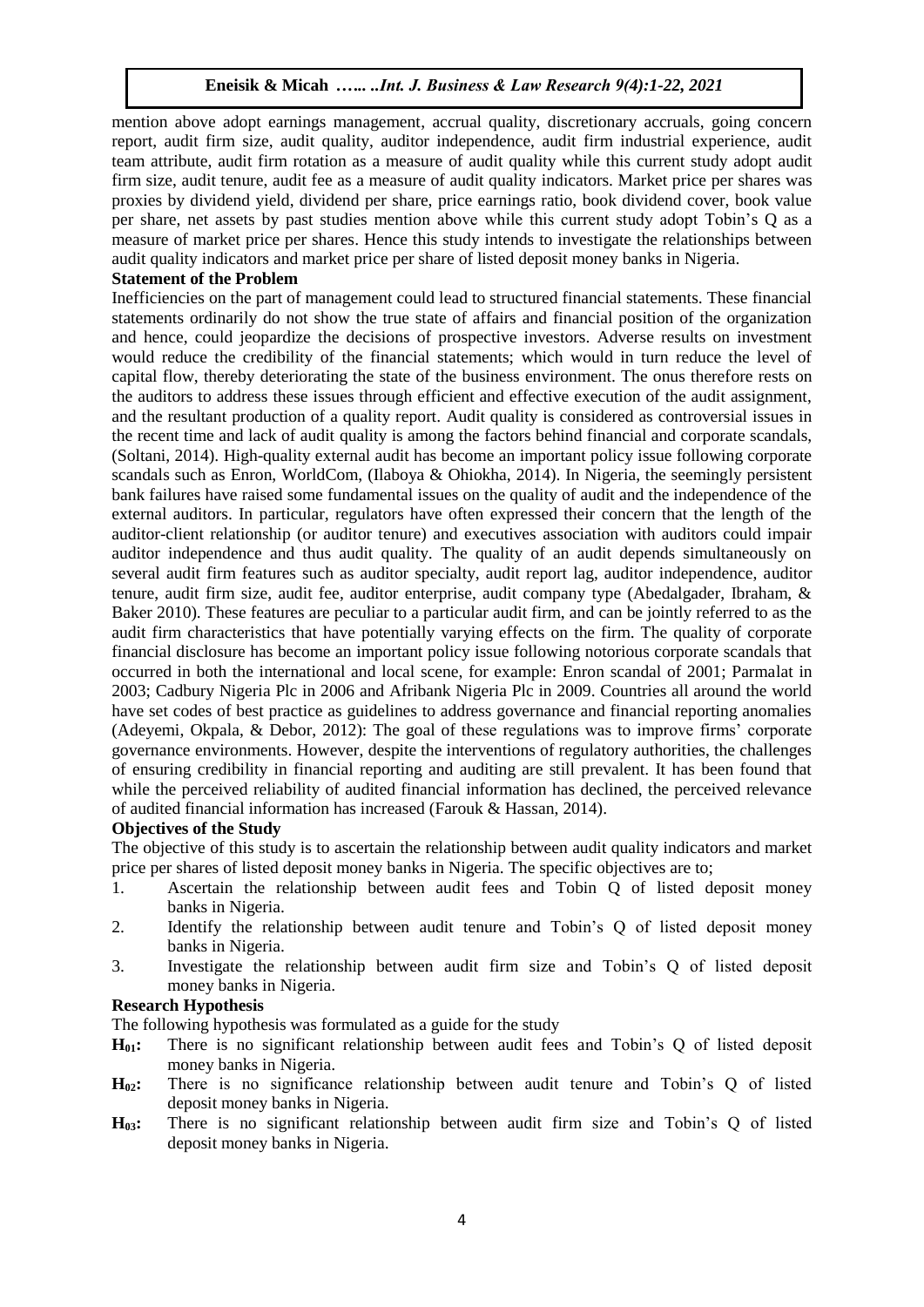## **LITERATURE REVIEW**

#### **Theoretical Review**

## **Theory of Inspired Confidence**

The theory of inspired confidence was developed by Dutch Professor, Theodore Limperg in 1985. The theory of inspired confidence stated that the auditor as a confidential agent derives his broad function in society from the need for expert and independent examination as well as the need for an expert and independent judgment supported by the examinations. Thus, accountants and auditors are expected to know and realize that the public continues to expect a low rate of audit failures. This requires that the auditors must plan and perform their audit in a manner that will minimize the risk of undetected material misstatements. The accountant is under a duty to conduct his work in a manner that does not betray the confidence which he commands. The importance of the theory of inspired confidence is that the duties and responsibilities of the auditors are a derivation from the confidence that are bestowed by the public on the success of the audit process and the assurance which the opinion of the accountant conveys. Since this confidence determines the existence of the process, a betrayal of the confidence logically means a termination of the process or function. Audit provides assurance to the owners and management of companies and to investors and stakeholders, and along with financial reporting, corporate governance and regulations, supports confidence in the capital markets. The demand for audit services is the direct consequence of the participation of third parties in the company in which they demand accountability from the management, in return for their investments in the company (Sarens & Beelde, 2006). The theory of inspired confidence addresses both the demand and supply for audit services. Accountability in the banking industry may be realized through the issuance of periodic financial reports concerning the market value of various quoted deposit money banks in Nigeria. However, since this information provided by the management may be biased and outside parties have no direct means of monitoring, an audit is required to assure the reliability of this information in order to have high quality report for the users of the financial statements. With regard to the supply of audit assurance, the auditor should always strive to meet public expectations (Appah & Bariweni, 2013). The main importance of this theory is that, the duties and responsibilities of the auditors are derived from the confidence and trust that the public bestowed on the success of the audit and the assurance given by the auditor.

## **Conceptual Review**

#### **Audit Quality Indicators**

Arens, Elder, Randal, Mark, and Beasley (2012) noted that auditing is the accumulation and evaluation of evidence about information to determine and report on the degree of correspondence between the information and established criteria. Similarly, Messier (2008) states that auditing is a systematic process of objectively obtaining and evaluating evidence regarding assertions about economic actions and events to ascertain the degree of correspondence between those assertions and established criteria and communicating the results to interested users. If users of the financial statements are to believe and rely on the auditor's opinion, it is essential that the auditor is, or is perceived to be independent of the entity, its management and all other influences. Palmrose (1988) defines audit quality as the level of assurances the probability that financial statements contain no material omissions or misstatements and argues that a higher level of assurances corresponds to a higher quality of audit services. Being an important implication of her definition, she adds that audit failure, being a financial statement with omissions and or misstatements, is less likely to occur when audit services are of higher quality. High quality auditors with a substantial reputation for detecting and reporting irregularities have great incentives to reduce the likelihood of audit failure in order to retain their reputation. In a situation of a litigation of an auditor, auditors therefore often try to settle the matter out of court in order to avoid damage to their reputation. She argues that audit quality is inversely related to, although seldom seen, litigation against an auditor. Thus, when using the litigation rate as a measure for audit quality, auditors with relatively low litigation rates provide a higher quality of audit services (Palmrose, 2001).

#### **Audit Fees**

Audit fees refer directly to payments made to the auditor that relates directly to the audit function, non-audit fee is concerned with payments for other non-audit services rendered by the auditor. Generally, the audit fee should cover audit costs and provide a reasonable profit. Therefore, the audit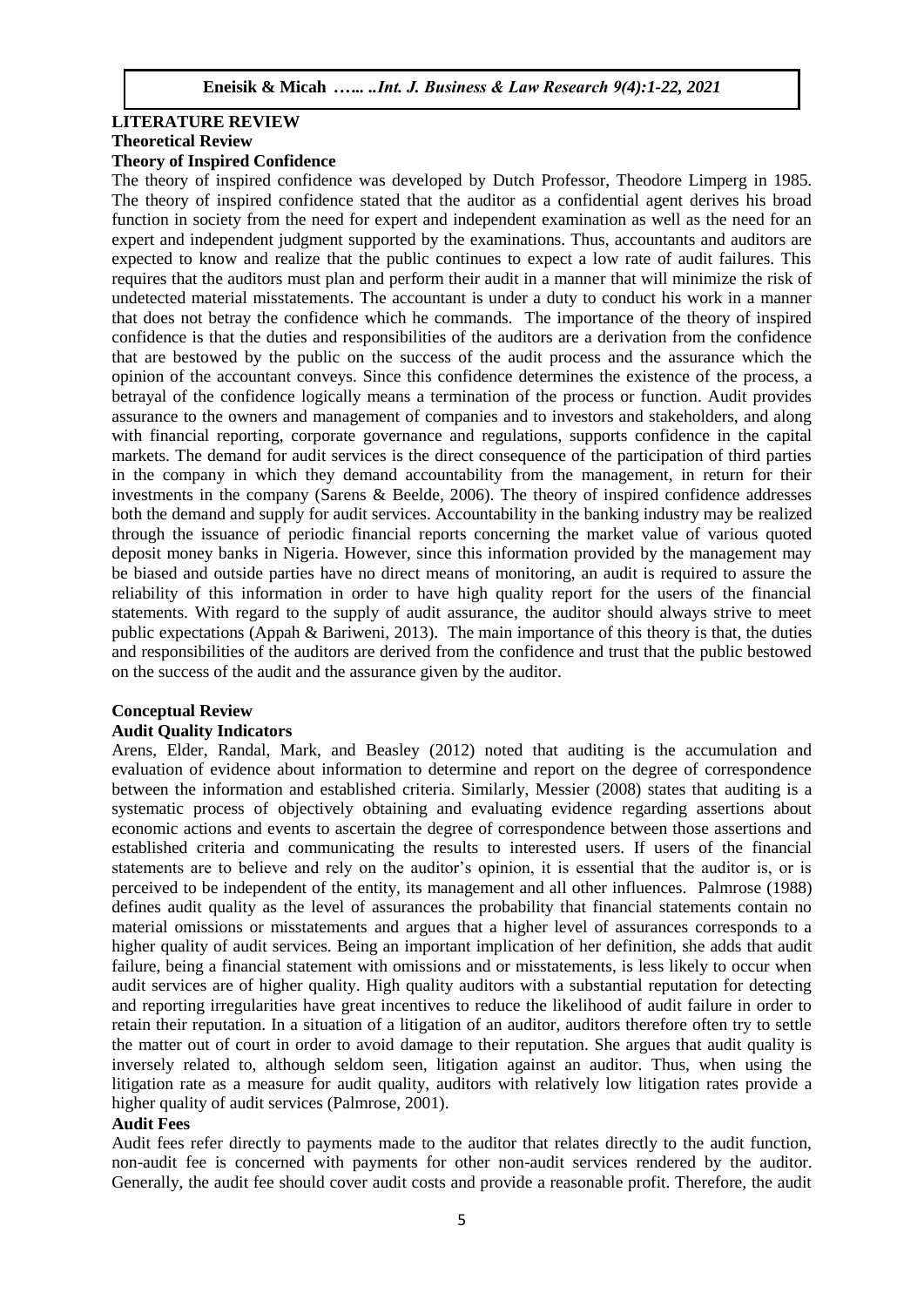fee can be seen as a combination of two items; audit cost and profit or auditors reward. Al-Matarinah (2003) points out that auditor's fees refer to the mounts charged by the auditor because of performing an audit of a company's accounts. One of the first theories regarding the determinants of the audit fees was developed by (Simunic, 1980). He proves that the level of the audit fees depends first on the auditor's effort. The connection between the price of the audit and the effort for its accomplishing is a natural one, because any audit mission is carried out according to some compulsory standards and rules established by professional auditing organizations. Audit fee as an important factor of audit quality has been used in several studies, specifically in examining the link between audit quality and the size (for instance, DeAngelo, 1981; Francis, 2004; Hay & Davis, 2004). Greater audit fees are also associated with the choice of qualified auditors. In spite of higher audit fee, some clients are more interested in using large audit firms. Clients are confident that large audit firms have greater monitoring and bonding in order to capture higher audit quality (Hay & Davis, 2004). Enofe, Mgbama, Okunrobo, and Izon (2012) argue that audit fee is the amount of money received by an audit firm in carry out audit assignment. The normal or expected rate of change in the audit fee reflects objective factors such as firm size, the complexity of the audit issues affecting the items appearing on the firm's profit and loss account and its balance sheet as well as the changes that have occurred in the institutional and accounting frame work since the audit was last conducted. Yuniarti (2011) says that the amount of audit fee depends on the risk of assignment, the complexity of services provided, expertise, and other professional considerations. It shows that the higher audit fee will provide a higher quality audit as well. The researcher also adds that the amount of audit fee can affect the independence of public accountants' appearance because the big fee can make accounting firms become reluctant to oppose the will of the client, while small fee can limit the time and cost to perform complete audit procedures.

## **Audit Tenure**

Auditor Tenure is defined in this study as the length of the auditor-client relationship. A rather too long association between the auditor and his client may constitute a threat to independence as personal ties and familiarity may develop between the parties, which may lead to less vigilance on the part of the auditor and even to an obliging attitude of the latter towards the top managers of the company. Aside from this threat to independence, the audit engagement may become routine over time, and if so, the auditor will devote less effort to identifying the weaknesses of internal control and risk sources. In reaction, and without mandating auditor rotation, stock market authorities generally impose a rotation of engagement partners. In the US, this rotation was reduced from seven to five years by the Sarbanes-Oxley Act, 2002. Frankel et al. (2002) observe a negative relationship between auditor tenure and abnormal accruals in absolute value, as well as a moderating effect of the former variable on income-decreasing earnings management. Arguments on auditor tenure have been anchored on two distinct hypotheses. The first is the auditors' independence which revolves around the fact that longer audit tenure could be a threat to independence. This argument is hinged on the fact that longer union between the client and the auditor may raise too much familiarity which could threaten honest neutrality (Vanstraelen, 2000; Carey  $\&$  Simnett, 2006). Secondly, the expertise hypothesis postulates that extended tenure improves the working relations between the auditors and firm which makes for better understanding and learning on the job. Geiger and Raghunandan (2002) argue that auditor's expertise theory anchors on information asymmetry in the auditor-client relationship. The information asymmetry diminishes over time as the auditor obtains further understanding of the company to gain more knowledge of the business and operation environment (Odia, 2015).

#### **Audit Firm Size**

The difficulty in measuring audit quality has led many researchers to use audit firm size as a surrogate. Large audit firms are assumed to perform more powerful tests. As a consequence, larger audit firms are more likely to be associated with more precise information than are smaller audit firms, all else being equal (Beatty, 1989; Titman & Trueman, 1986). Analytical research has suggested that audit firm size and audit quality are positively related. For example, DeAngelo (1981) proposes that larger firms provide higher-quality audits because larger audit firms have fewer incentives to compromise their standards to ensure retention of clients in comparison with smaller firms. Dopuch and Simunic (1982) argue that audit quality is a function of the number and extent of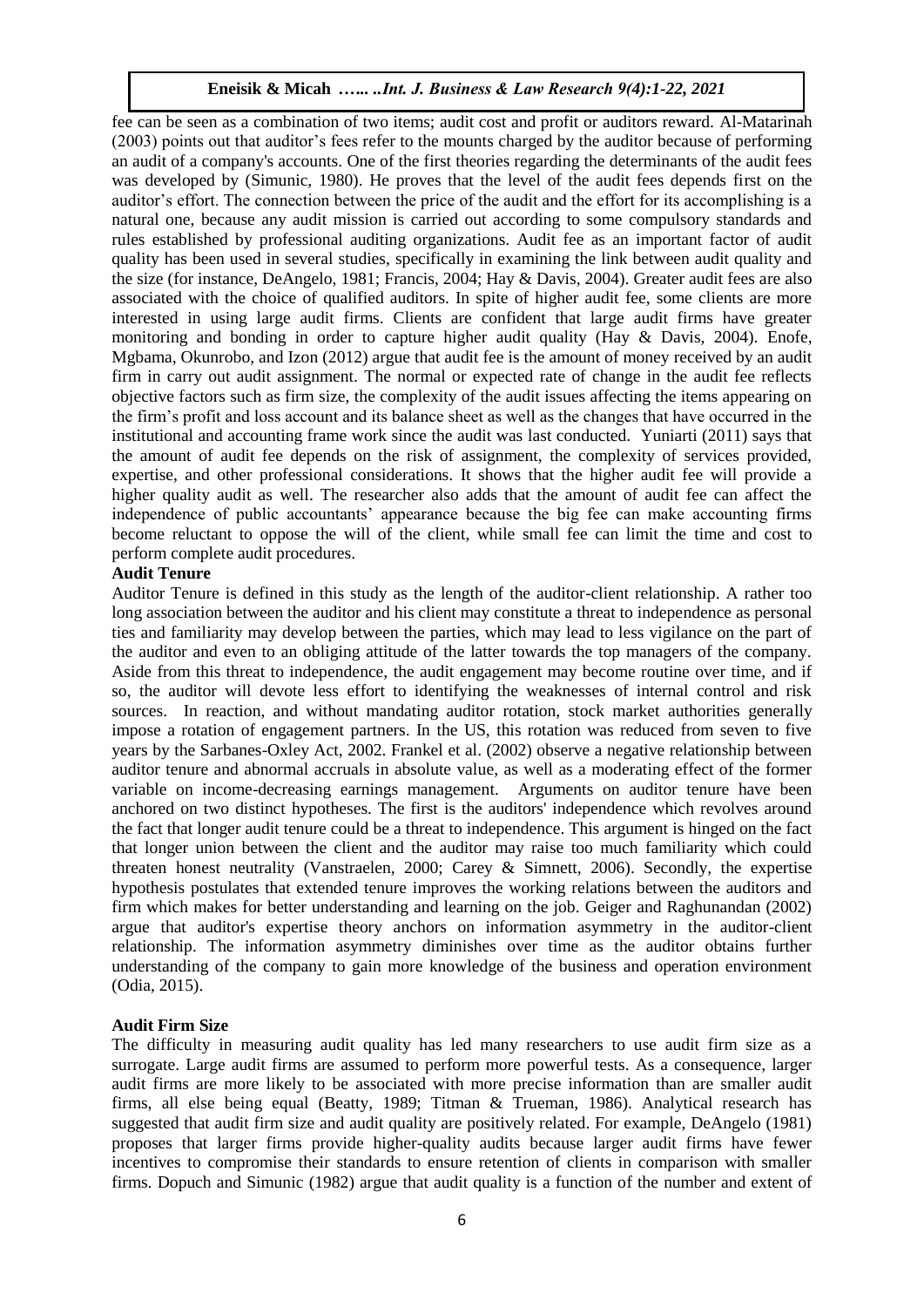audit procedures performed by the auditor and that larger firms have more resources with which to conduct tests. The size of audit firm has been used as a surrogate for audit quality, that is, large audit firms have a reputation to safeguard and therefore will ensure an independent quality audit service. Larger audit firms have better financial resources and research facilities, superior technology and more talented employees to undertake large company audits than do smaller audit firms. Their larger client portfolios enable them to resist management pressure, whereas smaller firms provide more personalized services due to limited client portfolios and are expected to succumb to management requirements (Lys & Watts, 1994). Therefore, the size of audit firm is an important characteristic that reflects auditor independence. Thus, the issue of maintaining auditor independence is more crucial for smaller firms than larger firms. A large body of research examines the relationship between audit firm size and audit quality. DeAngelo (1980) argues that large audit firms are more independent and hence of higher quality both because of advanced techniques and more wealth at risk upon audit failure.

## **Market Price Per Share**

Market price per share is the most recent price of a single share in a publicly traded stock market price per share is a influenced by supply and demand when more people are trying to buy a stock than sell it the market price will rise. Market price per share is the price that a stock can be readily purchased or sold in the current market place (Nehe & Bajaj, 2017). It is the going price of a share of stock. The market price per share may vary everyday due to changes and fluctuations in the stock market and economy. Market price per share is affected by not only the economy as a whole but also investors' perceptions and expectations (Hemadivya & Rama, 2013). Hery (2017) stated that the price of a stock is strongly influenced by the law of demand and supply. The price of the stock tends to rise when a stock experiencing excess demand and tends to fall if the case of excess offer. When more people are trying to sell a stock than buy it, the market price will fall. These actions may be driven by company assets, such as good or bad news released about earnings reports. Supply and demand can driven non financial factors such as new laws, government regulations, chief executive, officer controversy. The market price per share is used to determine a company market capitalization. Market price per share is the recent share price of a company divide by the total number of outstanding shares.

## **Tobin Q**

Tobin's Q is the market price of a company divided by its assets replacement cost. Equilibrium is when market value equals replacement cost. Tobin Q ratio is expresses as the relationship between market valuation and intrinsic value. In other words it is a means of estimating whether a given business or market is overvalued or undervalued. Tobin's Q measure whether a form or an aggregate market is relatively over or undervalued it relies on the concepts of market value and replacement value. Tobin's is the equity market value divided by equity book value. Tobin Q is calculated as the market value of a company divided by the replacement value of the firm's assets. Jeff et al. (2012) maintained that tobin's Q is used to determine whether an entire market is relatively overbought or undervalued. A ratio greater than one would theoretically indicates that the market or company is overvalued while a ratio that is less than one would imply that it is undervalued. Matoke and Omwenga (2016) argued that tobin's Q ratio assets that a business or a market is worth what it costs to replace the cost necessary to replace the business or market is its replacement value replacement value or replacement cost is the cost of replacing an existing asset based on its current market price. Tobin's Q ratio takes the total market value of the firm and divides it by the total value of the firm. An undervalued company, one with a ratio of less than one, would be attractive to corporate raiders or potential purchaser as they may want to purchase the firm instead of creating a similar company.

#### **Empirical Review**

Matoke and Omwenga (2016) sought to establish the relationship between audit quality and financial performance of listed companies in Nairobi Securities Exchange. This study adopted a descriptive research design. The sampling frame was drawn from directories of the Nairobi Securities Exchange Limited; consisting of all the 9 listed companies in Kenya. The study used simple random sampling to select 89 respondents since the study population was homogenous. Both primary and secondary data was used. After inspection, the data was coded and analyzed by the use of descriptive statistics and multiple linear regression analysis using SPSS. Findings of the study showed that the effect of audit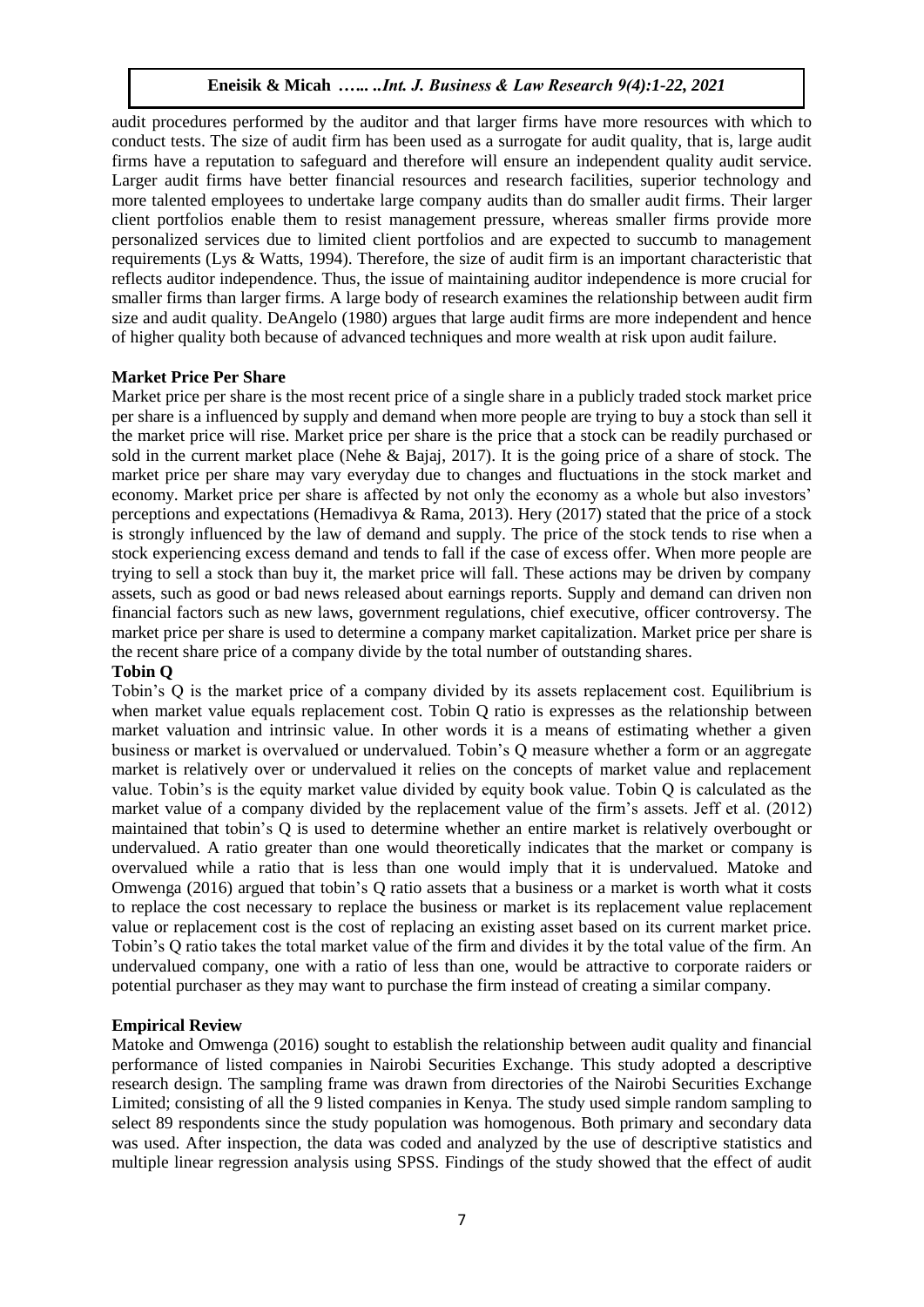quality on financial performance is positive and significant. The impact of auditor size was also positive and significant, although, its impact was lesser that of auditor independence.

Hamed, Haron, Ali, and Hasan (2016) examine the impact of audit quality of firm performance for Malaysian listed companies for the period of 2003 to 2012. In this study used audit fees and audit firm rotation as proxies for audit quality. Return on assets and Tobin's q are used as measures for firm performance. The study found that there is insignificant relationship between audit quality proxies (audit fees and audit firm rotation) and ROA. They also found that an audit fee is significantly and positively related to Tobin's Q. However, audit firm rotation is insignificantly related to Tobin's Q.

Ugwunta et al. (2018) assess the effect of audit quality on share prices in Nigerian oil and gas sector using regression and covariance analyses. Findings show that audit committee composition and auditor type has significant effect on market prices of quoted firms. The covariance analysis suggests that while auditor type, auditor independence, and composition of the audit committee have significant relationship with market price of shares, audit tenure has a negative relationship with the market price per shares. This study is timely but it focused only on aspect of performance hence the need for a study that will study the effect of audit quality on performance generally.

Mustafa and Abdulwahab (2018) examined the nexus between audit quality and firm performance for listed oil and gas firms in Nigeria. The study employed secondary source of data and the annual reports and accounts serving as the main source of data collection. The study finds that there is insignificant relationship between audit quality proxies (audit fees, audit firm size, audit firm tenure, and audit timeliness) and firm value. Although, the study also found that audit quality proxies are significantly and positively related to firm value, a measure of audit quality (audit firm tenure) is found to be negatively related to Tobin's Q.

## **RESEARCH METHODOLOGY**

This study adopts ex-post facto as well as descriptive research design using panel data for thirteen years, 2006-2019. This type of research design is used where the phenomenon under investigation has already taken place. The population of this study comprises all the fourteen quoted banks on the Nigeria Stock Exchange. The purposive and judgmental sampling technique was adopted in this study to select twelve of the quoted banks to represents the sample size. This study adopts secondary data method of data collection. Secondary data were obtained from audited annual financial reports of quoted banks from 2006-2019. The study adopt the use of panel least square regression through pooled effect, fixed effect, random effect determined by Hausman test to test the formulated hypothesis at 0.05 level of significance, with the aid of Eviews 10 econometric statistical software. The study also carryout unit root test, co-integration test, granger causality test, vector error correctional estimates, error correction model test. Audit fees is measured as Natural log of the audit fees paid by the company, Audit Tenure Length of auditor-client relationship '1' if 3 years plus '0' if otherwise. Audit Firm Size '1' if the audit firm used by the bank within the period of study is the Big4 such as PWC, KPMG Deloitte and Ernst & Young otherwise '0'. Market Price Per share was measured by Tobin's Q. Tobin Q is derived by total market value of the firm divide by total asset of the firm.

#### **Model Specification**

| $MPS = f(AQI)$                                    |     |
|---------------------------------------------------|-----|
| MPS $=\alpha_0 - \alpha_1 AQI + \varepsilon_{it}$ | . . |

#### **Functional Relationship**

|            |     | $TBQ = f(AFS, ATE, AFZ)$                                                                          | iii |
|------------|-----|---------------------------------------------------------------------------------------------------|-----|
|            |     | $TBQ_{it} = \beta_0 + \beta_1 AFS_{it} + \beta_2 ATE_{it} + \beta_3 A FZ_{it} + \varepsilon_{it}$ | iv  |
| Where      |     |                                                                                                   |     |
| AQI        | $=$ | <b>Audit Quality Indicators</b>                                                                   |     |
| <b>MPS</b> | $=$ | <b>Market Price Per Shares</b>                                                                    |     |
| <b>AFS</b> | $=$ | <b>Audit Fees</b>                                                                                 |     |
| <b>ATE</b> | $=$ | <b>Audit Tenure</b>                                                                               |     |
| AFZ.       |     | <b>Audit Firm Size</b>                                                                            |     |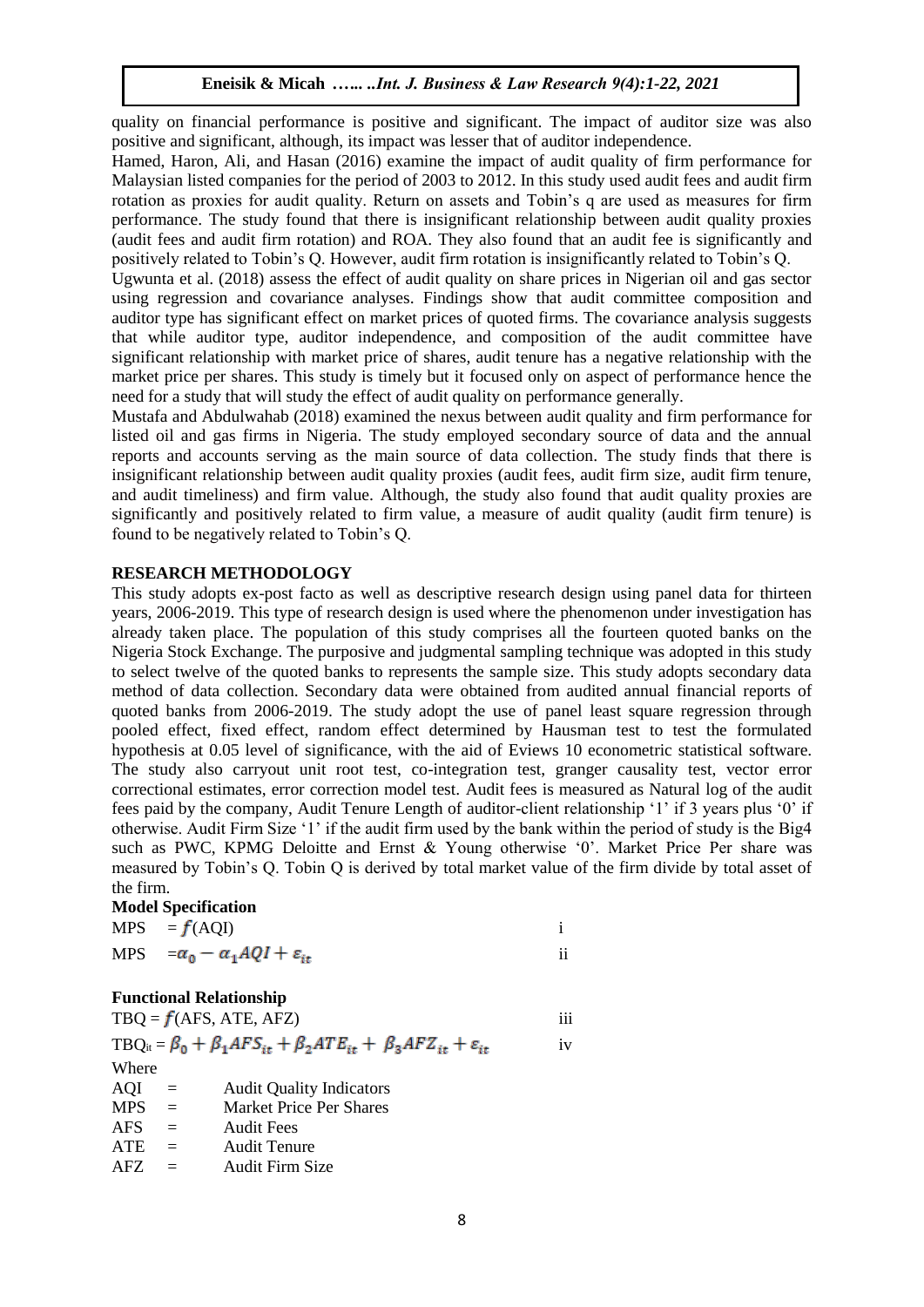| Eneisik & Micah  Int. J. Business & Law Research 9(4):1-22, 2021 |  |  |
|------------------------------------------------------------------|--|--|
|                                                                  |  |  |

 $TBO = \text{Tobin } Q$  $it_1 - it_4 =$  Slope  $\beta_1 - \beta_4 =$  Regression Coefficient  $\alpha$ = Regression Constant  $\varepsilon_{it}$  = Error Term

## **Data Analysis and Interpretation Table 4.1: Summary of Unit Root Test at First Difference Level One for All Variables**

| <b>Variables</b> | Table 5.1. Duning y of Chil Root Test at First Directive Level One for The Variables<br><b>Methods of Test</b> | Coefficient | Probability | Level | <b>Discovery</b>               | <b>Decision</b>                             |
|------------------|----------------------------------------------------------------------------------------------------------------|-------------|-------------|-------|--------------------------------|---------------------------------------------|
| <b>DAFS</b>      | Levin, Lin & Chu t*                                                                                            | $-7.25178$  | 0.0000      | 1(1)  | Unit<br>N <sub>o</sub><br>Root | Stationary at 1 <sup>st</sup><br>difference |
|                  | Im, Pesaran and Shin W-stat                                                                                    | $-7.65827$  | 0.0000      | 1(1)  | Unit<br>N <sub>o</sub><br>Root | Stationary at 1st<br>difference             |
|                  | ADF - Fisher Chi-square                                                                                        | 99.4386     | 0.0000      | 1(1)  | N <sub>o</sub><br>Unit<br>Root | Stationary at 1st<br>difference             |
|                  | PP - Fisher Chi-square                                                                                         | 138.484     | 0.0000      | 1(1)  | Unit<br>No<br>Root             | Stationary at 1 <sup>st</sup><br>difference |
| <b>DATE</b>      | Levin, Lin & Chu t*                                                                                            | $-14.5466$  | 0.0000      | 1(1)  | N <sub>o</sub><br>Unit<br>Root | Stationary at 1 <sup>st</sup><br>difference |
|                  | Im, Pesaran and Shin W-stat                                                                                    | $-12.2940$  | 0.0000      | 1(1)  | Unit<br>No<br>Root             | Stationary at $1st$<br>difference           |
|                  | ADF - Fisher Chi-square                                                                                        | 61.7400     | 0.0000      | 1(1)  | Unit<br>No<br>Root             | Stationary at 1 <sup>st</sup><br>difference |
|                  | PP - Fisher Chi-square                                                                                         | 56.3506     | 0.0000      | 1(1)  | Unit<br>N <sub>o</sub><br>Root | Stationary at 1 <sup>st</sup><br>difference |
| <b>DAFZ</b>      | Levin, Lin & Chu t*                                                                                            | $-4.96306$  | 0.0000      | 1(1)  | Unit<br>N <sub>o</sub><br>Root | Stationary at 1 <sup>st</sup><br>difference |
|                  | Im, Pesaran and Shin W-stat                                                                                    | $-4.37766$  | 0.0000      | 1(1)  | Unit<br>N <sub>o</sub><br>Root | Stationary at 1 <sup>st</sup><br>difference |
|                  | ADF - Fisher Chi-square                                                                                        | 14.3213     | 0.0000      | 1(1)  | Unit<br>No<br>Root             | Stationary at 1 <sup>st</sup><br>difference |
|                  | PP - Fisher Chi-square                                                                                         | 14.3213     | 0.0000      | 1(1)  | No<br>Unit<br>Root             | Stationary at 1st<br>difference             |
| <b>DTBQ</b>      | Levin, Lin & Chu t*                                                                                            | $-5.47659$  | 0.0000      | 1(1)  | Unit<br>N <sub>o</sub><br>Root | Stationary at 1st<br>difference             |
|                  | Im, Pesaran and Shin W-stat                                                                                    | $-9.24411$  | 0.0000      | 1(1)  | N <sub>o</sub><br>Unit<br>Root | Stationary at 1 <sup>st</sup><br>difference |
|                  | ADF - Fisher Chi-square                                                                                        | 123.530     | 0.0000      | 1(1)  | Unit<br>No<br>Root             | Stationary at 1 <sup>st</sup><br>difference |
|                  | PP - Fisher Chi-square                                                                                         | 170.251     | 0.0000      | 1(1)  | Unit<br>N <sub>o</sub><br>Root | Stationary at 1 <sup>st</sup><br>difference |

## **Source: Extract from Unit Root Test Result E-view 10 2021**

Table 4.1 explain unit root test result. The result of the Levin, Lin and Chu test, 1m pesaran ADFfisher chi-square and PP-fisher chi-square shows that all variable are stationary at first differences since the probability values is less than 0.05 percent level of significance. The null hypothesis is rejected on the basis that the absolute value of the calculated ADF test is larger than the absolute value of the Mackinnon critical value. Therefore, the variables adopted for this study are stationary at first difference. The first differences of the log series of determinant variables are stationary.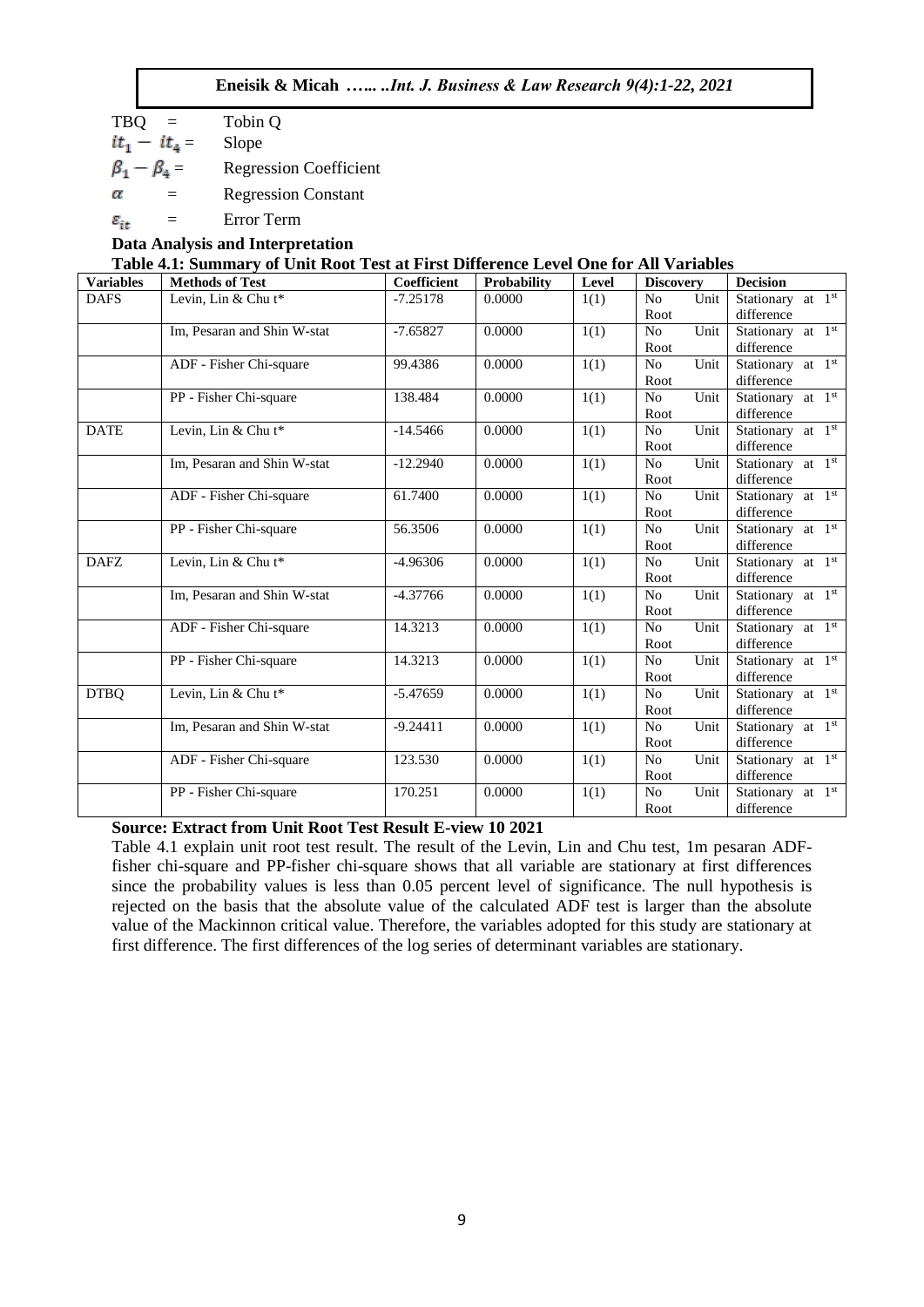| Table 4.2: Pooled Effect for Tobin Q     |  |  |  |  |  |
|------------------------------------------|--|--|--|--|--|
| Dependent Variable: TBQ                  |  |  |  |  |  |
| Method: Panel Least Squares              |  |  |  |  |  |
| Date: 07/19/21 Time: 12:44               |  |  |  |  |  |
| Sample: 2006 2019                        |  |  |  |  |  |
| Periods included: 14                     |  |  |  |  |  |
| Cross-sections included: 13              |  |  |  |  |  |
| Total panel (balanced) observations: 182 |  |  |  |  |  |

| Variable                                                             | Coefficient                         | Std. Error                                                       | t-Statistic                         | Prob.                            |
|----------------------------------------------------------------------|-------------------------------------|------------------------------------------------------------------|-------------------------------------|----------------------------------|
| C<br><b>AFS</b><br><b>ATE</b><br>AFZ.                                | 19.48471<br>1.925017<br>$-32.07298$ | 30.06600<br>1.559873<br>6.191729                                 | 0.648065<br>1.234086<br>$-5.179972$ | 0.5178<br>0.2188<br>0.0000       |
| R-squared                                                            | $-23.47017$<br>0.543123             | 5.533481<br>$-4.241483$<br>Mean dependent var                    |                                     | 0.0000<br>3.406923               |
| <b>Adjusted R-squared</b><br>S.E. of regression<br>Sum squared resid | 0.430367<br>19.54292<br>67982.77    | S.D. dependent var<br>Akaike info criterion<br>Schwarz criterion |                                     | 22.27653<br>8.804836<br>8.875254 |
| Log likelihood<br>F-statistic<br>Prob(F-statistic)                   | $-797.2401$<br>19.05900<br>0.000000 | Hannan-Quinn criter.<br>Durbin-Watson stat                       |                                     | 8.833382<br>1.910328             |

Table 4.2: Descried the pooled or common effect regression result for the joint impact of the relationship between audit fees, audit tenure and audit firm size on Tobin Q of quoted banks in Nigeria. The common constant also called the pooled effect ordinary least square method of estimation presents result under the principal assumptions that there are no differences among the data metrics of the cross section dimension. In order words, the common constant model of fixed effect model estimates the common constant for all cross sections, the common constant method implies that there are no differences between the estimates cross section and it is useful under the hypothesis that the data set is a prior homogenous. The result shows audit fees had positive and insignificant impact on Tobin Q of quoted banks in Nigeria. The result also indicate that audit tenure had negative and significant impact on Tobin Q while audit firm size had negative and significant impact on Tobin Q of quoted banks in Nigeria. The coefficient of determination which measure goodness of fit as indicated by R-square is 0.543123. This means that 54% of the variation observed in the explained variable (Tobin Q) was explained by variation in the explanatory variables (audit fees, audit tenure and audit firm size) while 46% of the changes were explained by unknown variable. The f-statistic of Tobin Q is 19.05900 and the probability of the f-statistic which is value at 0.00000 is less than 0.05 at 5% level of significance. This indicates that audit fees, audit tenure and audit firm size had a significant impact on Tobin Q of quoted banks in Nigeria. The Durbin Waton statistics test shows 1.910328. This suggests that there is no serial auto-correlation in the model since the Durbin Waton result is within the accepted thresholds.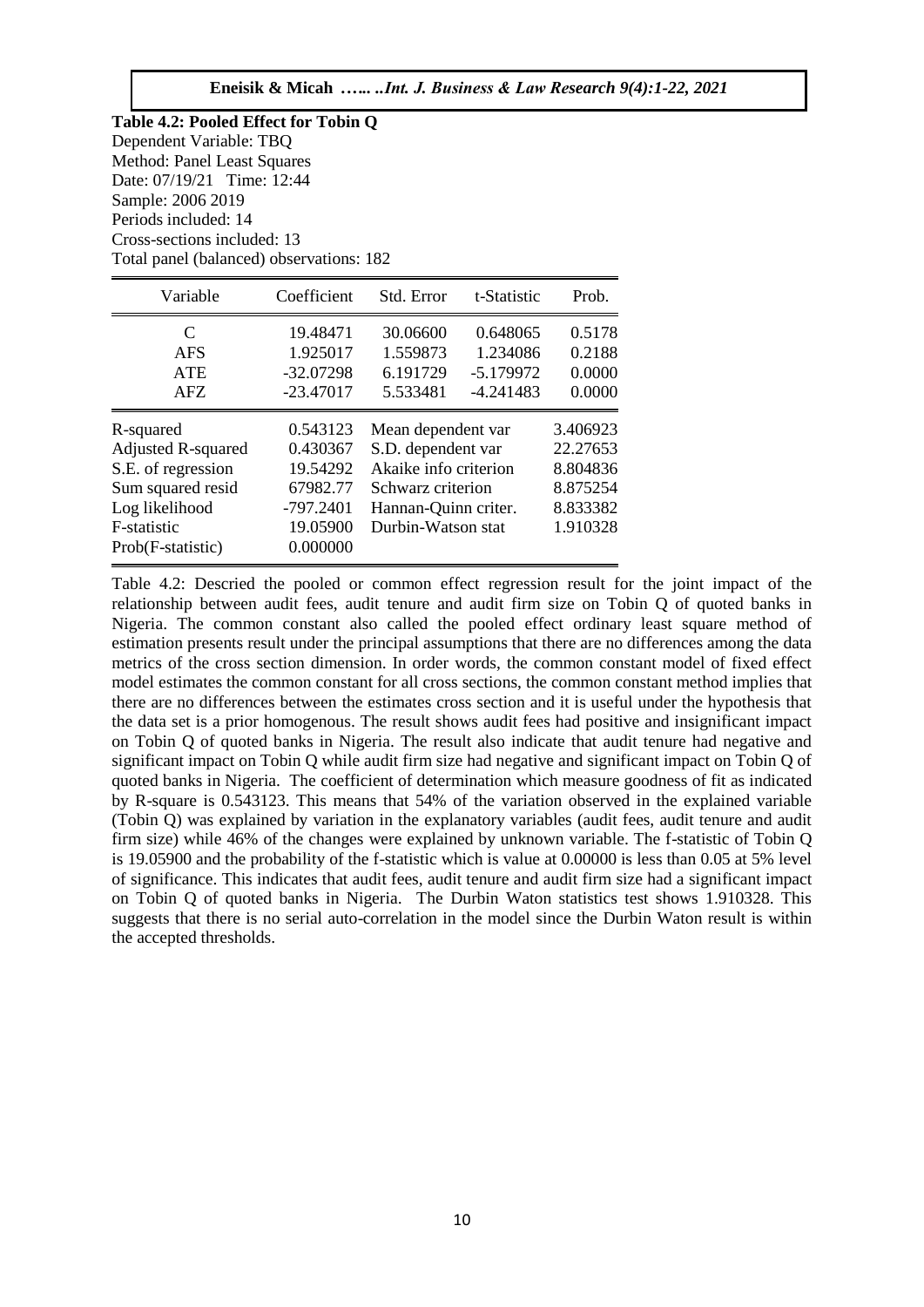Prob(F-statistic) 0.000000

| Variable                              | Coefficient                  | Std. Error            | t-Statistic | Prob.    |
|---------------------------------------|------------------------------|-----------------------|-------------|----------|
| C                                     | $-0.177185$                  | 30.65256              | $-0.005780$ | 0.9954   |
| <b>AFS</b>                            | 4.378062                     | 1.486936              | 2.944351    | 0.0037   |
| <b>ATE</b>                            | $-28.50528$                  | 4.884434              | $-5.835943$ | 0.0000   |
| AFZ                                   | $-55.11431$                  | 6.717464              | $-8.204630$ | 0.0000   |
|                                       | <b>Effects Specification</b> |                       |             |          |
| Cross-section fixed (dummy variables) |                              |                       |             |          |
| R-squared                             | 0.622859                     | Mean dependent var    |             | 3.406923 |
| <b>Adjusted R-squared</b>             | 0.588780                     | S.D. dependent var    |             | 22.27653 |
| S.E. of regression                    | 14.28515                     | Akaike info criterion |             | 8.240124 |
| Sum squared resid                     | 33874.88                     | Schwarz criterion     |             | 8.521794 |
| Log likelihood                        | -733.8512                    | Hannan-Quinn criter.  |             | 8.354309 |

F-statistic 18.27689 Durbin-Watson stat 2.005961

Table 4.3: Descried the fixed effect regression model one result indicating that audit quality practices is proxied by audit fees, audit tenure and audit firm size while market value is proxied by Tobin Q. The fixed effect method constant are treated as group or section specific, the model allowing for different constant for each group and section. The fixed effect estimators is also known as the least square random variables estimators because the model allow for different constant for each group. Empirical evidence shows that audit fees had a positive and significant impact on Tobin Q and audit tenure had a negative and significant impact on Tobin Q while audit firm size had a negative and significant impact on Tobin Q of quoted banks in Nigeria. The coefficient of determination  $\mathbb{R}^2$  square of the regression model indicate 0.622859 implies that 62% variations in dependent variables (Tobin Q) can be attributed to the changes or influences of our explanatory variables while the remaining 38% variations were cause by others factor not included in the model. However, the overall fstatistics is 18.27689 with a probability value of 0.000000 which indicates that the explanatory variables of audit fees, audit tenure and audit firm size had significant impact on the dependent variable (Tobin Q) because the probability of f-statistics is less than 5%, the level of significance adopted for this study. The Durbin Waton statistics test result reveals 1.995961 which is within the acceptable the thresholds and the limit. Suggest that there is no autocorrelation in the model. The probability value of the f-statistic test is 0.00000 which is less than 0.05 significance level. Hence, reject  $H_0$  and accept  $H_1$  Therefore we conclude that audit fees, audit tenure and audit firm size had a positive and significant impact jointly on Tobin Q of quoted banks in Nigeria.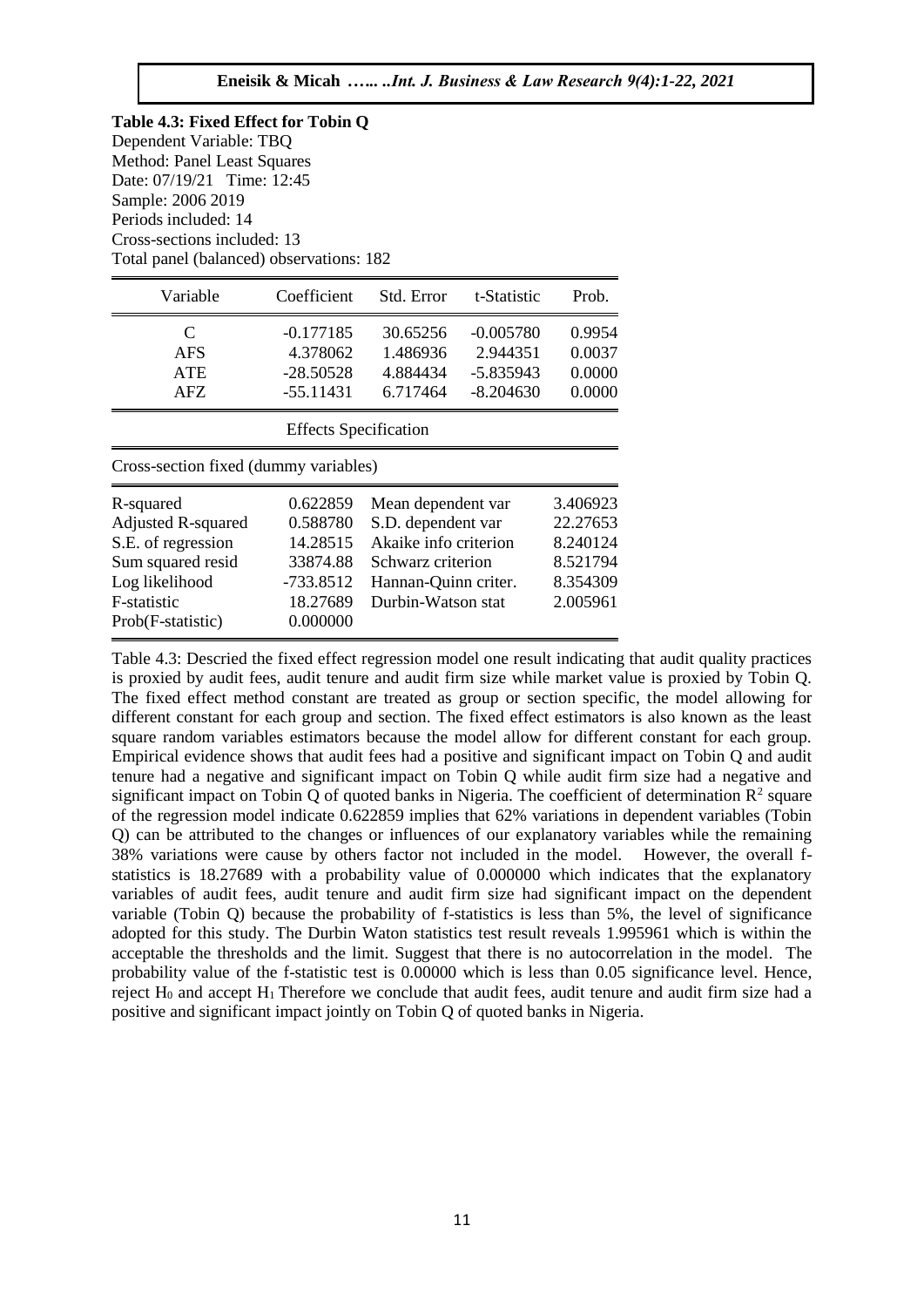**Table 4.4: Random Effect for Tobin Q**  Dependent Variable: TBQ Method: Panel EGLS (Cross-section random effects) Date: 07/19/21 Time: 12:46 Sample: 2006 2019 Periods included: 14 Cross-sections included: 13 Total panel (balanced) observations: 182 Swamy and Arora estimator of component variances

| Variable                  | Coefficient                  | Std. Error         | t-Statistic | Prob.    |
|---------------------------|------------------------------|--------------------|-------------|----------|
| $\mathbf C$               | $-6.196044$                  | 29.09083           | $-0.212990$ | 0.8316   |
| <b>AFS</b>                | 4.362905                     | 1.422967           | 3.066061    | 0.0025   |
| <b>ATE</b>                | $-29.06964$                  | 4.838982           | $-6.007386$ | 0.0000   |
| <b>AFZ</b>                | $-47.71474$                  | 6.136093           | -7.776079   | 0.0000   |
|                           | <b>Effects Specification</b> |                    |             |          |
|                           |                              |                    | S.D.        | Rho      |
| Cross-section random      |                              |                    | 11.10209    | 0.3766   |
| Idiosyncratic random      |                              |                    | 14.28515    | 0.6234   |
|                           | <b>Weighted Statistics</b>   |                    |             |          |
| R-squared                 | 0.736936                     | Mean dependent var |             | 1.107917 |
| <b>Adjusted R-squared</b> | 0.427446                     | S.D. dependent var |             | 19.46340 |
| S.E. of regression        | 14.72743                     | Sum squared resid  |             | 38607.68 |
| F-statistic               | 46.04251                     | Durbin-Watson stat |             | 0.578294 |
| Prob(F-statistic)         | 0.000000                     |                    |             |          |
|                           | <b>Unweighted Statistics</b> |                    |             |          |
| R-squared                 | 0.149930                     | Mean dependent var |             | 3.406923 |
| Sum squared resid         | 76353.36                     | Durbin-Watson stat |             | 1.992411 |

Table 4.4: Narrate the panel random effect ordinary least square regression indicating that audit quality practices is measured by audit fees, audit tenure and audit firm size while market value is measured by Tobin Q. The result shows that audit fees had a positive and significant impact on Tobin Q and audit tenure had a negative and significant impact on Tobin Q while audit firm size had a negative and significant impact on Tobin Q of quoted banks in Nigeria. The coefficient of determination R square of the regression model indicate 0.736936 implies that 73% variations in dependent variables (Tobin Q) can be attributed to the changes or influences of our explanatory variables while the remaining 27% variations were cause by others factor not included in the model. However, the overall f-statistics is 46.04251 with a probability value of 0.00000 which indicates that the explanatory variables of audit fees, audit tenure and audit firm size had positive and significant impact on the dependent variable (Tobin Q) because the probability of f-statistics is less than 5%, the level of significance adopted for this study. The result of the Durbin Waton statistics is within the acceptable limit. Therefore, the random effect model has no autocorrelation. The probability value of the f-statistic test is 0.00000 which is less than 0.05 significance level. Hence, reject  $H_0$  and accept  $H_1$ Therefore we conclude that audit fees, audit tenure and audit firm size (independent variables) had positive and significant impact on our dependent variable (Tobin Q) of quoted banks in Nigeria.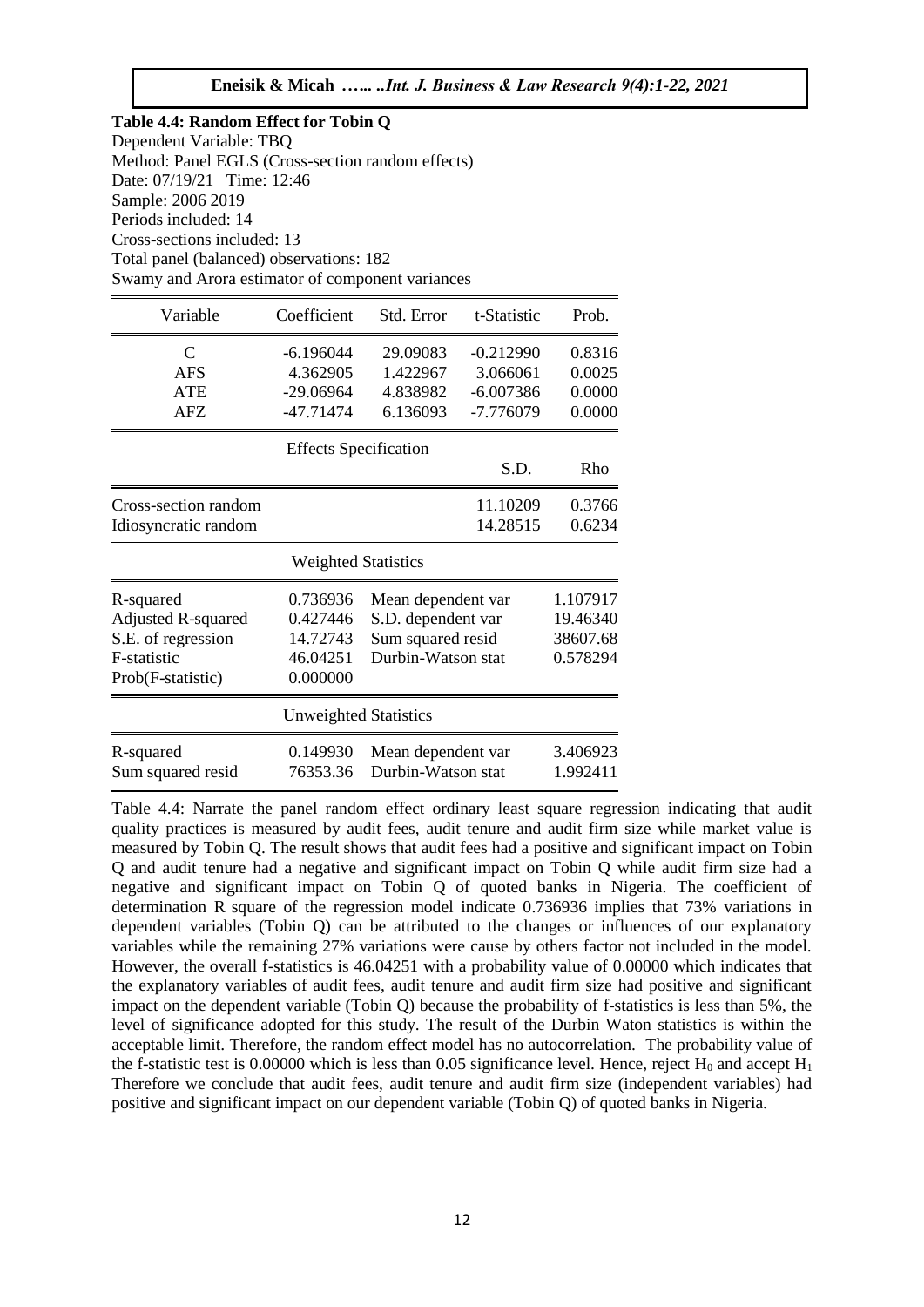**Table 4.5: Likelihood Ratio Test for Tobin Q**  Redundant Fixed Effects Tests Equation: Untitled Test cross-section fixed effects

| <b>Effects</b> Test      | <b>Statistic</b> | d f      | Prob.  |
|--------------------------|------------------|----------|--------|
| Cross-section F          | 13.928486        | (12.166) | 0.0000 |
| Cross-section Chi-square | 126.777659       |          | 0.0000 |

Cross-section fixed effects test equation: Dependent Variable: TBQ Method: Panel Least Squares Date: 07/19/21 Time: 12:48 Sample: 2006 2019 Periods included: 14 Cross-sections included: 13 Total panel (balanced) observations: 182

| Variable                                                                                                                         | Coefficient                                                                         | Std. Error                                                                                                                           | t-Statistic                                        | Prob.                                                                |
|----------------------------------------------------------------------------------------------------------------------------------|-------------------------------------------------------------------------------------|--------------------------------------------------------------------------------------------------------------------------------------|----------------------------------------------------|----------------------------------------------------------------------|
| C<br><b>AFS</b><br><b>ATE</b><br>AFZ                                                                                             | 19.48471<br>1.925017<br>$-32.07298$<br>$-23.47017$                                  | 30.06600<br>1.559873<br>6.191729<br>5.533481                                                                                         | 0.648065<br>1.234086<br>$-5.179972$<br>$-4.241483$ | 0.5178<br>0.2188<br>0.0000<br>0.0000                                 |
| R-squared<br>Adjusted R-squared<br>S.E. of regression<br>Sum squared resid<br>Log likelihood<br>F-statistic<br>Prob(F-statistic) | 0.243123<br>0.230367<br>19.54292<br>67982.77<br>$-797.2401$<br>19.05900<br>0.000000 | Mean dependent var<br>S.D. dependent var<br>Akaike info criterion<br>Schwarz criterion<br>Hannan-Quinn criter.<br>Durbin-Watson stat |                                                    | 3.406923<br>22.27653<br>8.804836<br>8.875254<br>8.833382<br>0.310328 |

Table 4.5: Explained the panel redundant fixed effects tests or the likelihood ratio test that evaluate the best fit or superior model between the panel pooled effect model and the panel fit effect regression model. The cross section f-statistics result shows 13.928486 with a probability value of 0.0000 which is less than 0.05 significance level. The hypothesis of the redundant fixed effect model test or likelihood ratio test state that if the cross section f-statistics probability is greater than 0.05 significance level then the panel pooled regression effect model is appropriate (null hypothesis) while if the cross section f-statistic probability value is less than 0.05 significance level the panel fixed effect model is appropriate (the alternate hypothesis). Based on the result of our redundant fixed effect test which the cross section f-statistics probability is 0.0000 which is less than 0.05 significance level. We therefore accept the fixed effect model. Based on our result, we proceed to determine our evaluate between fixed effect and random effect model using the Hausman specification test.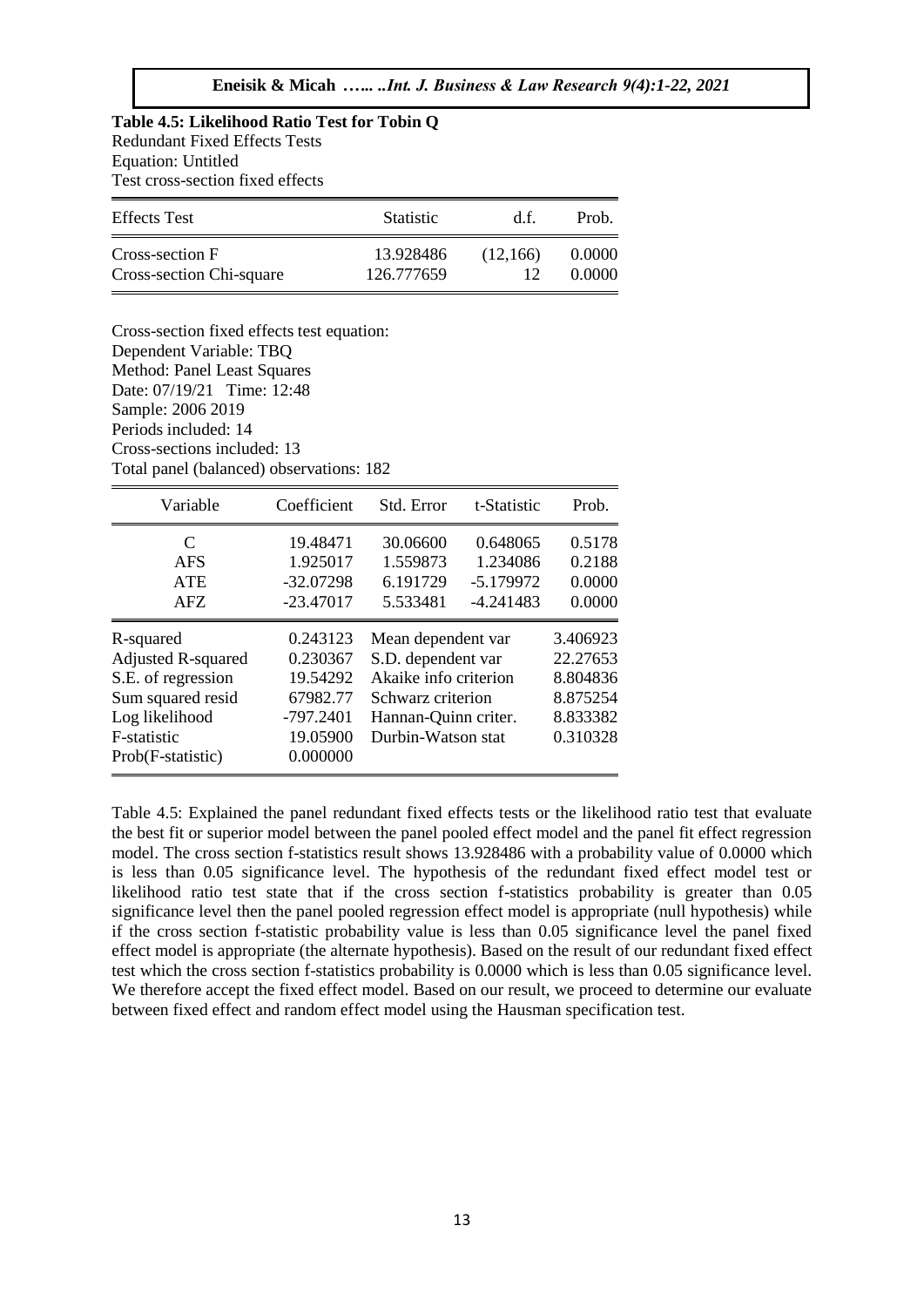## **Table 4.6: Hausman Specification Test for Tobin Q**  Correlated Random Effects - Hausman Test Equation: Untitled

Test cross-section random effects

| <b>Test Summary</b>  | Chi-Sq.   | Statistic Chi-Sq. d.f. | Prob.  |
|----------------------|-----------|------------------------|--------|
| Cross-section random | 14.192572 |                        | 0.0027 |

Cross-section random effects test comparisons:

| Variable   | Fixed    | Random                   | Var(Diff.) | Prob.  |
|------------|----------|--------------------------|------------|--------|
| <b>AFS</b> | 4.378062 | 4.362905                 | 0.186143   | 0.9720 |
| ATE        |          | $-28.505282 - 29.069638$ | 0.441949   | 0.3959 |
| AFZ.       |          | -55.114307 -47.714744    | 7.472687   | 0.0068 |

Cross-section random effects test equation: Dependent Variable: TBQ Method: Panel Least Squares Date: 07/19/21 Time: 12:49 Sample: 2006 2019 Periods included: 14 Cross-sections included: 13 Total panel (balanced) observations: 182

| Variable                                                                                 | Coefficient                            | Std. Error                       | t-Statistic                            | Prob.                      |  |  |
|------------------------------------------------------------------------------------------|----------------------------------------|----------------------------------|----------------------------------------|----------------------------|--|--|
| C<br>AFS<br><b>ATE</b>                                                                   | $-0.177185$<br>4.378062<br>$-28.50528$ | 30.65256<br>1.486936<br>4.884434 | $-0.005780$<br>2.944351<br>$-5.835943$ | 0.9954<br>0.0037<br>0.0000 |  |  |
| $-55.11431$<br>6.717464<br>$-8.204630$<br>0.0000<br>AFZ.<br><b>Effects</b> Specification |                                        |                                  |                                        |                            |  |  |
| Cross-section fixed (dummy variables)                                                    |                                        |                                  |                                        |                            |  |  |
| R-squared                                                                                | 0.622859                               | Mean dependent var               |                                        | 3.406923                   |  |  |
| <b>Adjusted R-squared</b>                                                                | 0.588780                               | S.D. dependent var               |                                        | 22.27653                   |  |  |
| S.E. of regression                                                                       | 14.28515                               | Akaike info criterion            |                                        | 8.240124                   |  |  |
| Sum squared resid                                                                        | 33874.88                               | Schwarz criterion                |                                        | 8.521794                   |  |  |
| Log likelihood                                                                           | -733.8512                              | Hannan-Quinn criter.             |                                        | 8.354309                   |  |  |
| <b>F</b> -statistic                                                                      | 18.27689                               | Durbin-Watson stat               |                                        | 0.695961                   |  |  |
| Prob(F-statistic)                                                                        | 0.000000                               |                                  |                                        |                            |  |  |

Table 4.6: Explained Hausman specification tests which compare between the fixed effect model and the random effect model the best fit for analysis. The hypothesis of the Hausman specification test state that if the cross section random probability value is greater than 0.05 significance level then (random effect is appropriate) (null hypothesis) while if the cross section probability is less than 0.05 significance level then (fixed effect model is appropriate) (alternate hypothesis). Based on the result of our Hausman specification test which the cross section random chi-square statistics indicates 14.192572 with a probability value of 0.0027 which is less than 0.05 significance level. Therefore the validity and reliability of the empirical result of fixed effect model of upheld. Hence, the best choice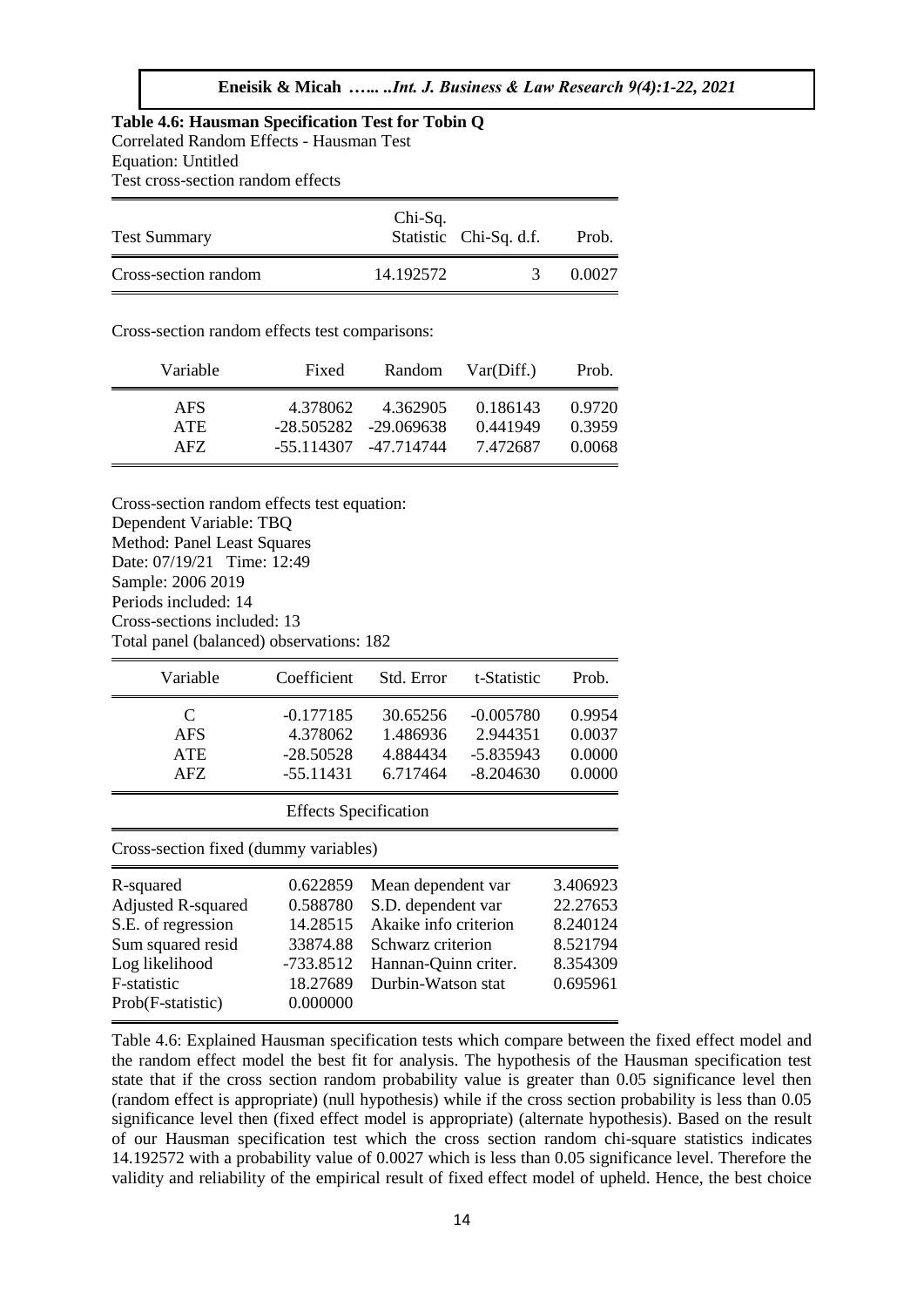among the three model common constant effect model, fixed effect model and redundant effect model is the fixed effect model. **Table 4.7: Pedroni Residual Cointegration Test for Tobin Q**  Pedroni Residual Cointegration Test Series: TBQ AFS ATE AFZ Date: 07/19/21 Time: 13:05 Sample: 2006 2019 Included observations: 182 Cross-sections included: 1 (12 dropped) Null Hypothesis: No cointegration Trend assumption: No deterministic trend Automatic lag length selection based on SIC with a max lag of 1 Newey-West automatic bandwidth selection and Bartlett kernel

Alternative hypothesis: common AR coefs. (within-dimension)

|                     |                  | Weighted |                  |        |
|---------------------|------------------|----------|------------------|--------|
|                     | <b>Statistic</b> | Prob.    | <b>Statistic</b> | Prob.  |
| Panel v-Statistic   | 0.167803         | 0.0334   | 0.167803         | 0.0334 |
| Panel rho-Statistic | $-0.926686$      | 0.0770   | $-0.926686$      | 0.0770 |
| Panel PP-Statistic  | -2.883981        | 0.0020   | -2.883981        | 0.0020 |
| Panel ADF-Statistic | 1.050348         | 0.0532   | 1.050348         | 0.0532 |

Alternative hypothesis: individual AR coefs. (between-dimension)

|                     | Statistic   | Prob.  |  |
|---------------------|-------------|--------|--|
| Group rho-Statistic | $-0.579507$ | 0.0811 |  |
| Group PP-Statistic  | $-3.294389$ | 0.0005 |  |
| Group ADF-Statistic | 1.647506    | 0.0503 |  |

Table 4.7: Shows pedroni residual cointegration test that all variables are significantly related to the long run. The result shows that all the pedroni residual cointegration test methods such as panel vstatistic, panel rho-statistic, panel PP-statistics and panel ADF-statistic probability values are less than 0.05 significance level. This suggests that in the long run variables play significant role in stimulating the activities of each other specifically in different form. Therefore, there is a presence of long run relationship among the variables.

## **Table 4.8: Pairwise Granger Causality Test for Tobin Q**

Pairwise Granger Causality Tests Date: 07/19/21 Time: 13:09

Sample: 2006 2019 Lags: 2

| Null Hypothesis:               | <b>Obs</b> | <b>F-Statistic</b> | Prob.    |
|--------------------------------|------------|--------------------|----------|
| AFS does not Granger Cause TBQ | 156        | 20.1331            | $2.E-08$ |
| TBQ does not Granger Cause AFS |            | 9.18795            | 0.0002   |
| ATE does not Granger Cause TBQ | 156        | 1.52647            | 0.2206   |
| TBQ does not Granger Cause ATE |            | 9.82787            | 0.0001   |
| AFZ does not Granger Cause TBQ | 156        | 1.29682            | 0.2764   |
| TBQ does not Granger Cause AFZ |            | 28.3344            | $4.E-11$ |
| ATE does not Granger Cause AFS | 156        | 0.87377            | 0.4195   |
| AFS does not Granger Cause ATE |            | 0.00213            | 0.9979   |
| AFZ does not Granger Cause AFS | 156        | 2.74445            | 0.0675   |
| AFS does not Granger Cause AFZ |            | 1.30997            | 0.2729   |
| AFZ does not Granger Cause ATE | 156        | 0.67851            | 0.5089   |
| ATE does not Granger Cause AFZ |            | 0.49324            | 0.6116   |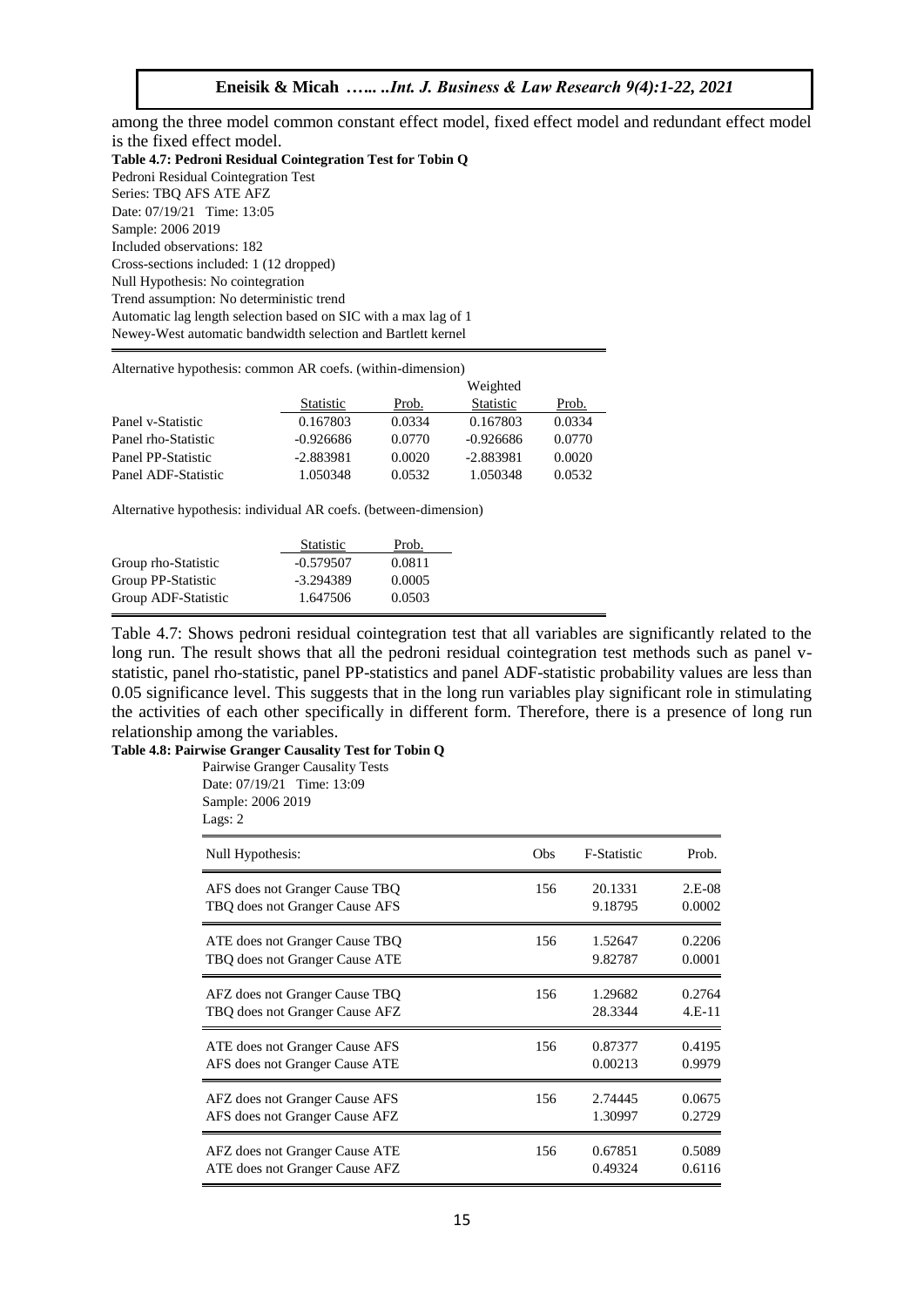Table 4.8 indicates pairwise granger causality test result for the independent and dependent variable (audit fees, audit tenure, audit firm size and Tobin Q). The result revealed that there is uni-directional relationship between audit fees and Tobin Q. the result also reveal that Tobin Q granger cause audit fees. Empirical evidence suggest that audit tenure does not granger cause Tobin Q but Tobin Q granger cause audit tenure. The result further shows that there is a uni-directional relationship between audit firm size and Tobin Q also that there is uni-directional relationship between audit firm size and audit fees of quoted banks in Nigeria because the probability values of the variables are greater than the chosen 0.05 significance level. This implies that increases in the activities of effective audit fees, audit firm size and audit tenure improved Tobin Q of quoted banks in Nigeria.

# **Table 4.9: Error Correction Estimates Test for Tobin Q**

Vector Error Correction Estimates Date: 07/19/21 Time: 13:14 Sample (adjusted): 2009 2019 Included observations: 143 after adjustments Standard errors in ( ) & t-statistics in  $[ ]$ 

| Cointegrating Eq: | CointEq1                                 |  |
|-------------------|------------------------------------------|--|
| $TBQ(-1)$         | 1.000000                                 |  |
| $AFS(-1)$         | 1.489420<br>(1.15937)<br>[1.28468]       |  |
| $ATE(-1)$         | $-34.09980$<br>(6.78664)<br>$[-5.02455]$ |  |
| $AFZ(-1)$         | $-5.020592$<br>(3.67248)<br>$[-1.36708]$ |  |
| $\mathcal{C}$     | 8.964698                                 |  |

Table 4.9: Shows vectors error correctional estimate for independent variables Tobin Q and dependent variable audit fees, audit tenure and audit firm size of listed deposit money banks in Nigeria. The vector error correctional model shows that one percent change in audit fees will lead to 1.489420 decreases in Tobin Q of listed deposit money banks in Nigeria. The result of the vector error correctional estimates show that 1% change in audit tenure and audit firm size will result to 34.09980 and 5.020592 percentage increase in Tobin Q of listed deposit money banks in Nigeria while **Table 4.10: Eviews Extract of Error Correction Model for Tobin Q** 

| <b>Variables</b> | <b>Coefficient</b> | <b>Std. Error</b> | t-Statistic | Prob.  |
|------------------|--------------------|-------------------|-------------|--------|
| $ECM$ (-)        | $-0.049005$        | 0.019270          | $-2.543072$ | 0.0113 |
| $D(TBO(-1))$     | 0.085995           | 0.015971          | 5.384335    | 0.0000 |
| $D(TBQ(-2))$     | $-0.013086$        | 0.009766          | $-1.339990$ | 0.1808 |
| $D(AFS(-1))$     | $-0.367654$        | 0.298640          | $-1.231092$ | 0.2188 |
| $D(AFS (-2))$    | $-0.546322$        | 0.278169          | $-1.963991$ | 0.0501 |
| $D(ATE(-1))$     | $-1.063065$        | 0.904492          | $-1.175317$ | 0.2404 |
| $D(ATE (-2))$    | $-0.264022$        | 0.732159          | $-0.360608$ | 0.7185 |
| $D(AFZ(-1))$     | $-1.714333$        | 1.513705          | $-1.132541$ | 0.2579 |
| $D(AFZ(-2))$     | $-0.589871$        | 0.924620          | $-0.637961$ | 0.5238 |
|                  | 0.057460           | 0.114731          | 0.500822    | 0.6167 |

Table 4.10: Provides estimate which shows the speed with which the model converges to equilibrium. The vector of interests is the Tobin Q which the coefficient of error correctional model is -0.049005. It is probably sign which means the entire variable are valid that is given validating that the entire variables have a long run equilibrium relationship. The negative sign further indicate that the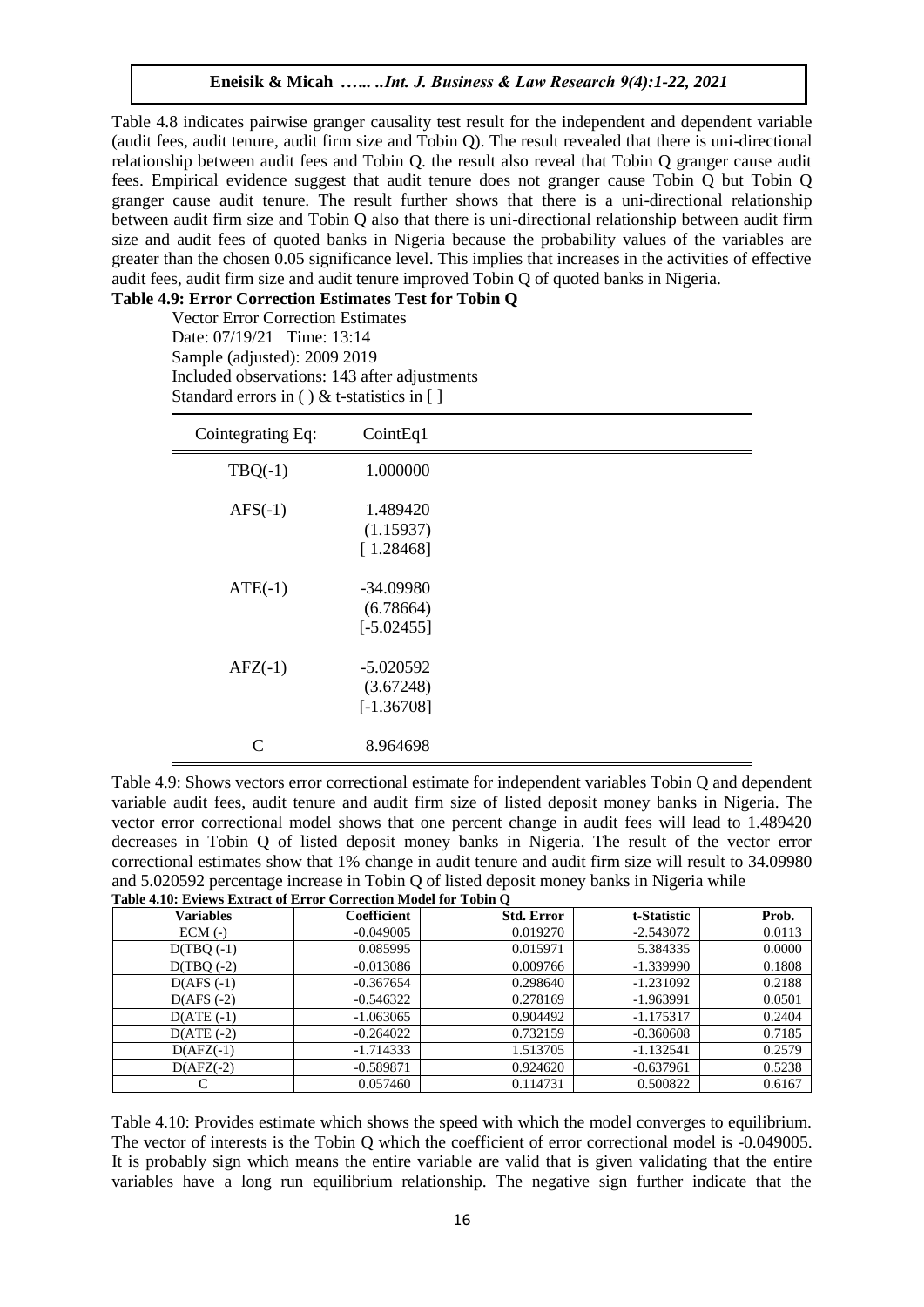adjustments portray the direction to restore the long run equilibrium. The magnitude of error correctional model coefficient indicates that the speed of adjustment is 49% and statistically significant considering the probability value of 0.01113 which is less than 0.05. This implies that there was actually a long run relationship among the variables. The error correction mechanism result indicating the speed at which the dependent variable Tobin Q returns to equilibrium after change in other independent variables such as audit fees, audit tenure and audit firm size. The coefficient of current and past lag one and two values of audit fees is negative indicating that increases in audit fees lead to decreases in Tobin Q and their t-statistic are insignificant at 0.05 significance level. Also their probability value is insignificant at 0.05 significance level. The coefficient of the current and past lag one and two of audit tenure are negative, which suggest that as audit tenure increase it bring about decrease in Tobin Q and their t-statistics are insignificant at 0.05 significance level. Their probability is significant at lag one and insignificant at lag two. The coefficient of current and past lag one and two of audit firm size value is negative. Which indicate that as audit firm size increase it leads to decrease in the activities of Tobin Q and their t-statistics is insignificant at 0.05 significance level.

#### **DISCUSSION OF FINDINGS**

Based on the result of our Hausman test in table 4.6 with a p.value of 0.0027 less than 0.05 significance level. We accepted the postulate that fixed effect model is the most appropriate in evaluating the relationship between audit fees and Tobin Q of quoted banks in Nigeria. Hence, fixed effect model was adopted in determining the relationship between audit fees and Tobin Q. Based on our result in table 4.3 with a coefficient of 4.378062 and the probability value of 0.9954 which is greater than 0.05 significance level. Thus, we conclude that audit fees had a positive and insignificant impact on Tobin Q of quoted banks in Nigeria. Therefore, there is no significant relationship between audit fees and Tobin Q of quoted banks in Nigeria. The result of our study is also in conformity with the findings of Hamed et al. (2016) who examined the impact of audit quality on firm performance of listed companies in Malaysian from 2003-2012. Their findings indicate that audit quality proxied by audit fees and audit rotation had insignificant relationship with firm performance proxied by return on equity. Based on the result of our Hausman test in table 4.6 with a p.value of 0.0027 less than 0.05 significance level. We accepted the postulate that fixed effect model is the most appropriate in evaluating the relationship between audit tenure and Tobin Q of quoted banks in Nigeria. Hence, fixed effect model was adopted in determining the relationship between audit tenure and Tobin Q. Based on our result in table 4.3 with a coefficient of -28.50528 and the probability value of 0.0000 which is less than 0.05 significance level. Thus, we conclude that audit tenure had a positive and significant impact on Tobin Q of quoted banks in Nigeria. Therefore, there is a significant relationship between audit tenure and Tobin Q of quoted banks in Nigeria. The findings of our study is in line with the empirical investigation of Eshitemi and Onwenga (2012) who examined the relationship between auditor's independence size of the audit firm attributes of the audit team and experience of the auditor and financial performance of listed parastatals in NSE. Their study revealed that there is a positive relationship between audit quality proxied such as audit tenure, audit firm size, independence, qualifications of the audit team and auditors experience and financial performance measures such as return on assets, return on equity and Tobin Q. Based on the result of our Hausman test in table 4.6 with a p.value of 0.0027 less than 0.05 significance level. We accepted the postulate that fixed effect model is the most appropriate in evaluating the relationship between audit firm size and Tobin Q of quoted banks in Nigeria. Hence, fixed effect model was adopted in determining the relationship between audit firm size and Tobin Q. Based on our result in table 4.3 with a coefficient of -55.11431 and the probability value of 0.0000 which is less than 0.05 significance level. Thus, we conclude that audit firm size had a positive and significant impact on Tobin Q of quoted banks in Nigeria. Therefore, there is a significant relationship between audit firm size and Tobin Q of quoted banks in Nigeria. The findings of our study is in line with the empirical investigation of Tarak (2016) who conducted the study to examine the relationship between audit firm size as of the factors of audit and accounting profit of a sample of Tunisian firms listed on the TSE for the period of 2005 to 2009. Their study revealed that there is a positive and significant relationship between the Big4 auditors and the quality for the accounting profit as measures by the results management, the profit relevance and the accounting conservatism. This means that the large audit firms produce higher quality services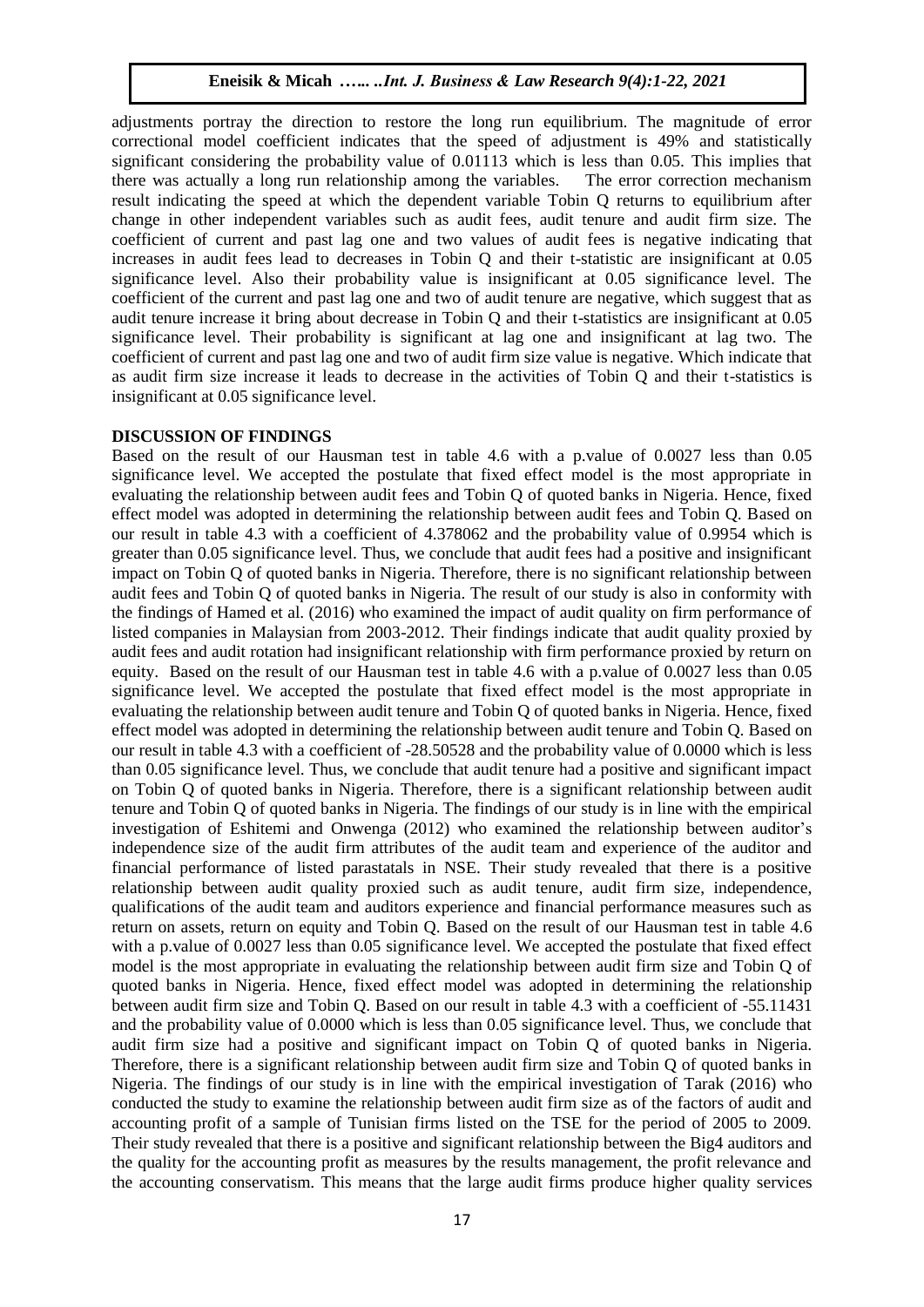because they have been techniques and well-informed human skills. The outcome of our empirical investigation is in conformity with the study of Anginer, Nararayan, Schipani and Seyhun (2015) who examined the relationship between audit firm size and performance of firms in New Zealand. Their study indicates that audit firm size has a positive and significant relationship with the performance of the firm. This implies that performance of the company audited by the big 4 audit firm's increase far better than those firms audited by small audit firms.

## **CONCLUSION**

Audit quality indicators reinforce investor's confidence in the capital market and enhance robust accountability. The study investigates the relationship between audit quality indicators and market price per shares of listed deposit money banks in Nigeria. The study concludes that audit quality indicators improved investors trust, confidence in the capital market and enhance market price per shares. Audit fees had a positive and insignificant impact on Tobin Q of quoted banks in Nigeria. Audit tenure had negative and significant relationship on Tobin Q of listed deposit money banks in Nigeria. Audit firm size had a positive and significant impact on Tobin Q of listed deposit money banks in Nigeria. Audit fees, audit tenure and audit firm size has positive and significant impact jointly on Tobin Q of listed deposit money banks in Nigeria. Audit quality indicators have a long run relationship with market price per shares of listed deposit money banks in Nigeria. There is unidirectional relationship between audit quality indicators and market price per shares of listed deposit money banks in Nigeria.

## **RECOMMENDATIONS**

Bank management should ensure that financial statement prepare shows true and fair view of the bank divorce of error and misstatement because omission or errors can affect the market price per shares of the banks. Government should enact laws and regulate audit fees and provide clear definition of period external auditors can audit corporate organizations. Bank management should ensure sound audit quality through corporate governance, audit committee's oversight, strengthen accountability and reinforce trust and confidence in financial reporting, leading to improve market price per shares. Bank management should engage the services of audit firms whose character and integrity is beyond question and have solid reputation. Bank management should employ the services of audit firm who are specialist in the banking industry as they have a better understanding of the complexity of the business. Banks management should increases audit fees paid to audit firm as this will enhance trust and credibility. Regulatory authorities should discourage audit firms from rendering non audit services to firms because the joint provision of audit and non audit services may eventually become a threat to the independent of the external auditor. This is because the joint provision of audit and nonaudit services may lead to personal ties and familiarity may develop between the parties.

#### **REFERENCES**

- Abba, H. I., & Sadah A. A. (2020). Audit quality and firm value of listed deposit money banks in Nigeria. *International Journal of Economics and Financial Issues*, *1*(4), 269-282.
- Abedalgader, A., Ibrahim, T. R., & Baker, R. A. (2010). Do audit tenure and firm size contribute to audit quality. *Journal of Managerial Auditing*, *26*(3), 317 – 334.
- Adeyemi, S. B., & Okpala O. (2011). The impact of audit independence on financial reporting: Evidence from Nigeria. *Business and Management Review 1*(4), 09 – 25.
- Adeyemi, S. B., Okpala, O., & Dabor, E. L. (2012). Factors affecting audit quality in Nigeria. *Journal of Auditing*, *9*(12), 1-12.
- Ado, A. B., Rashid N., & Mustapha U. A. (2020). The impact of audit quality on the financial performance of listed companies in Nigeria. *Journal of Critical Reviews 7*(9), 2394-5125.
- Ahmad, L., Suhara E., & Ilyas Y. (2016). The effect of audit quality on earning management within manufacturing companies listed on Indonesian stock exchange. *Research Journal of Finance and Accounting*, *7*(8), 2222-2847.

Al-Matarinah, G. (2003). *Contemporary auditing.* Dar Al-Massira for Publishing*,* Amman, Jordan.

- Anginer, D., Nararayan, M. P., Schipani, C. A., & Seyhun, N. (2015). Audit quality and firm financial performance in New Zealand. *Journal of Legislation and Public Policy*, *2*(15), 1-44.
- Ani, M. K., & Mohammed Z. O. (2015). Auditor quality and firm performance: Omani experience. *European Journal of Economics, Finance and Administrative Sciences*, *4* (7), 80-90.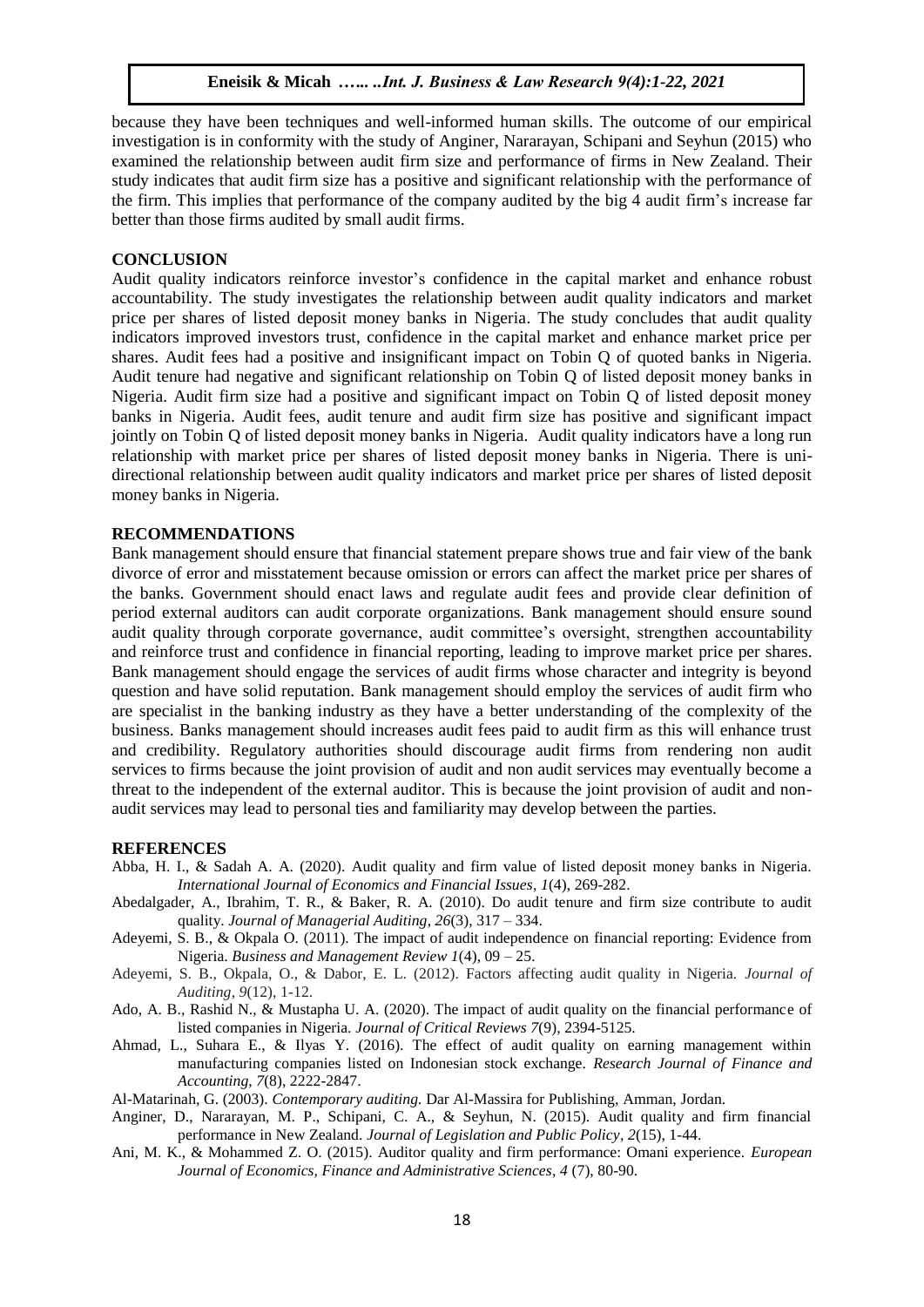- Appah, E., & Bariweni, B. (2013). An examination of the effectiveness of auditing of local government financial reports in Bayelsa State, Nigeria. *Current Research Journal of Social Sciences 2*(*5*), 45 – 53.
- Arens, A. A., Elder, Randal J., Mark S., Best, P.J., Shailer, G.E.P., & Fielder, B.A. (2012). Auditing, assurance service and ethics in Australia. 8th Edition. Pearson Australia.
- Arrunada, B. & Paz-Ares, C. (1998). Mandatory rotation of company auditors: A critical examination. *International Review of Law and Economics, 1*(17), 31-61.
- Baffa, A. M., & Yero, J. I. (2017). The differential effect of auditor type on the value relevance of earnings and book values: Evidence from listed firms in Nigeria. *European Journal of Multidisciplinary Studies, 2*(6), 90-100.
- Barbadillo, E., & Aguilar, N. (2008). Does auditor tenure improve audit quality? Mandatory auditor rotation. Versus long term auditing: An empirical analysis. *Working paper,* University of Cadiz, Spain.
- Barzegarnezhad, K. (2017). An investigation of the relationship between the audit quality and the cost of equity with sustainable profits, *International Journal of Economics and Financial 3*(7), 561-568.
- Beatty, R. P. (1989). Auditor reputation and the pricing of initial public offering, *The Accounting Review, 4*(64), 693–709.
- Bedard J. C., Johnstone & Smith E. F. (2010). Audit quality indicators: A status update on possible public disclosure and insights from audit practice, *Current Issues in Auditing 4*(1), 12-19.
- Carcello C., (2004). Audit effort and earnings management. *Journal of Accounting and Economics 4*(5), 116- 138.
- Carcello, J. L., Nagy, H. (2004). Accounting quality, stock price delay, and future stock returns accounting quality, stock price delay, and future stock returns. *Contemporary Accounting Research, 1*(30), 269– 295[. https://doi.org/10.1111/j.1911-3846.2011.01154.x.](https://doi.org/10.1111/j.1911-3846.2011.01154.x)
- Carey, P., & Simnett, R. (2006). Audit partner tenure and audit quality. *The Accounting Review, 3*(81), 653-676.
- Chen, J.P., Chen, C.S., & X. Su (2008). Is accounting information value relevant in the emerging Chinese stock market? *Journal of International Accounting, Auditing and Taxation, 1*(6), 112-129.
- Chikwemma, M. P., & Nwadialor E. O. (2019). Effect of audit quality on the financial performance of deposit money banks in Nigeria. *International Journal of Trend in Scientific Research and Development 2*(3), 2456-6470.
- Chinedu, E. F., & Chidoziem A. M. (2017). Audit firm report and financial performance of money deposit money banks in Nigeria. *The Nigerian Accountant*, *1*(3), 40-50.
- Ching, C. P., San, O. T., & Hoe H. Y. (2015). The relationship among audit quality, earnings management and financial performance of Malaysian public listed companies, *International Journal of Economics and Management, 1*(9), 211-229.
- Choi, J. H., Kim J.B., & Zang Y. (2010). Do abnormally high audit fees impair audit quality? *Auditing Journal of Practice and Theory*, *2*(29), 73–97.
- Coulton J., Saune N., & Taylor S. (2012). Overvalued equity, benchmark beating and unexpected accruals. Accounting and finance, epub ahead of print 28 march. DOI:10.1111/acfi.12077.
- Davidson, A. G., Stenning, B.W., & Wai, W. T. (1984). Auditor concentration and the impact of interlocking directors, *Journal of Accounting Research, 1*(22), 313 – 317.
- Davidson, R. A., & Neu, D. (1993). A note on association between audit firm size and audit quality. *Contemporary Accounting Research, 2*(9), 479 – 488.
- DeAngelo, L. (1980). Auditor independence, low balling, and disclosure regulation, *Journal of Accounting and Economics, 1*(4), 113-127.
- DeAngelo, L. (1981). Auditor size and audit quality, *Journal of Accounting and Economics 3*(3), 189–199.
- Deis, D. R., & Giroux, G. (1992). Determinants of audit quality in the public sector. *The Accounting Review, 2*(67), 462-479.
- Dong Y. M. (2007). The effect of big four office size on audit quality. A Dissertation presented to the Faculty of the Graduate School at the University of Missouri – Columbia.
- Dopuch, N., & D. Simunic. (1982). Competition in auditing: An assessment, *paper presented at Symposium on Auditing Research IV,* University of Illinois at Urbana-Champaign.
- Ebimobowei, A., & Oyadonghan J. K. (2011). Mandatory rotation of auditors on audit quality, costs and independence in South-South, Nigeria.
- Elewa, M. M., El-Haddad R. (2019). The effect of audit quality on firm performance. A panel data approach. *International Journal of Accounting and Financial Reporting*, *1*(9), 2162-3082 .
- Enofe, A.O., Mgbame, C.J., Okunrobo, S.O., & Izon, A. (2012). The relationship between audit fee, auditor independence and audit quality, *Journal of Accountancy, 1*(3), 1 – 5.
- Enron scandal of (2001). Whatever happened to risk management? *Journal of Accounting and Finance, 2*(9), 11-19.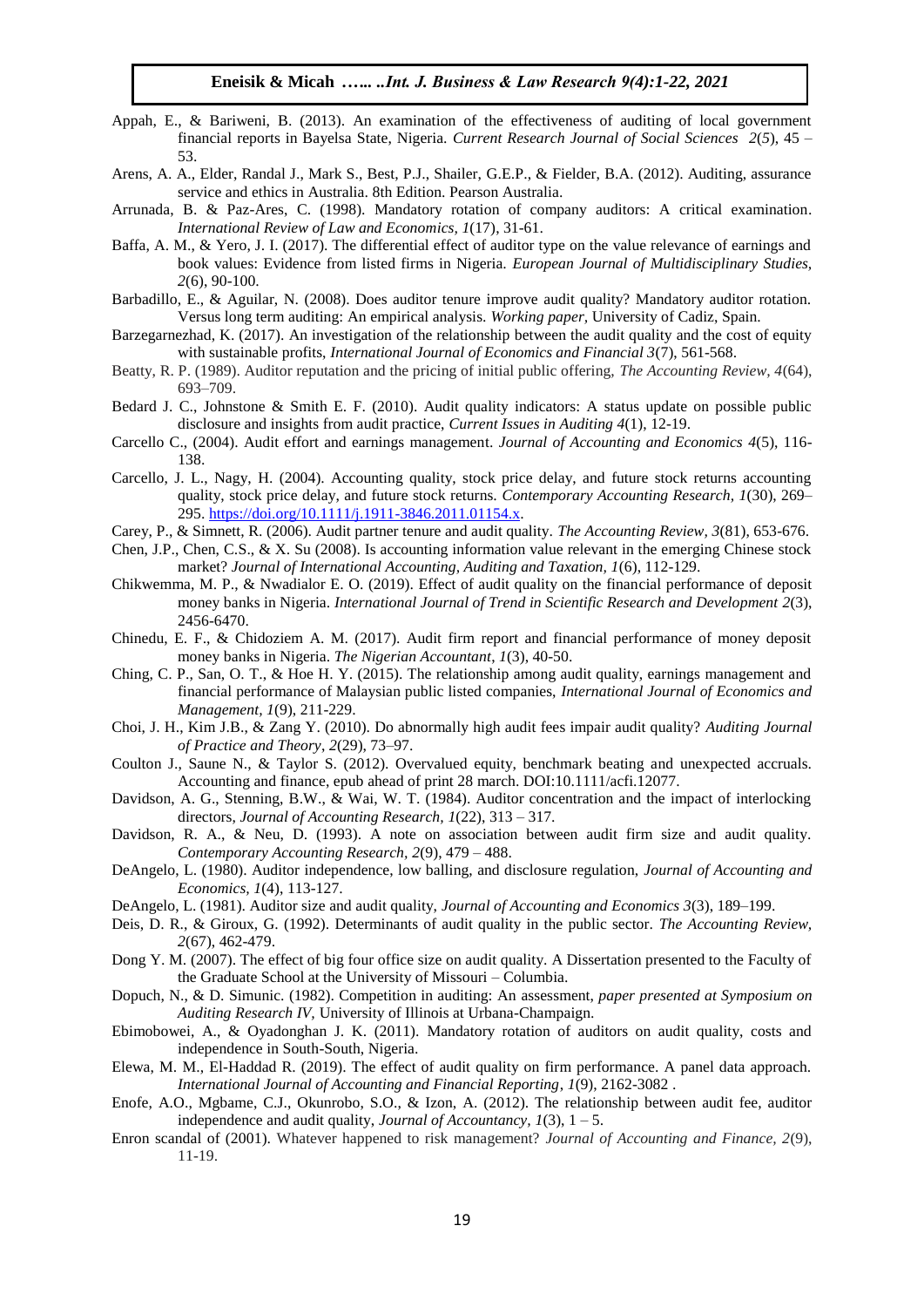- Eshitemi, B. R., & Onwenga W. C. (2012). The financial valuation of the return to capital. Brookings institution. Brookings Papers on Econonmic Activity, *1*(2), 19-80.
- Fahmi L. (2013). Does auditor tenure affect accounting conservatism? Further evidence, *Journal of Accounting and Public Policy*, *2*(9), 226-241.
- Fairchild, E. (2008). Auditor tenure, managerial fraud and report qualifications: a behavioural game-theoretic approach. *International Journal of Behavioural Accounting and Finance, 1*(8), 23-37.
- Farouk, M. A., & Hassan S. U. (2014). Impact of audit quality and financial performance of quoted cement firms in Nigeria. *International Journal of Accounting and Taxation 2*(9), 11-22.
- Felix, A. N., & Chinyere O. R. (2020). Effect of audit quality on shareholders' earnings of listed industrial goods firms in Nigeria, 2012-2018. *International Journal of Development and Management Review 1*(15), 12-19.

Francis, J. R. (2004). What do we know about audit quality? *The British Accounting Review*. *3*(6), 345-368.

- Frankel, R., Johnson, M., & Nelson, K. (2002). The relation between auditors' fees for non audit services and earnings quality, *The Accounting Review 1*(3), 71-105.
- GAO (2005). Managerial cost accounting practices: Leadership and internal controls are key to successful implementation. United States government accountability office Washington, D.C. 20548.
- Geiger, M., & Raghunandan, K. (2002). Auditor tenure and audit quality. Auditing: *A Journal of Practice and Theory, 1*(21), 187-196.
- Ghosh, A. A., & Moon, D. (2005). Auditor tenure and perceptions of audit quality. *The Accounting Review, 2*(80), 585-612.
- Halim, A. (2017). Stock return predictability with audit quality concept. *Research Journal of Finance and Accounting, 8*(9), 2222-2847.
- Hamed S. B., H.Haron & Ali N. B. Hasan, (2016). Corporate governance and auditor independence in Saudi [Arabia: Literature review and proposed conceptual framework,](https://ideas.repec.org/a/ibn/ibrjnl/v9y2016i11p1-15.html) *[International Business Research,](https://ideas.repec.org/s/ibn/ibrjnl.html)* 9(11), 1-15.
- Hassan, S. U., & Farouk, M. A. (2014). Audit quality and financial performance of quoted cement firms in Nigeria. *European Journal of Business and Management, 6*(28), 73– 82.
- Hay, D., & Davis, D. (2004). The voluntary choice of an audit of any level of quality. *A Journal of Practice and Theory*, *2*(23), 37–53.
- Heil, D. (2012). The influence of the auditor on the earnings quality of their clients. (Unpublished Master's Thesis). Department of accounting, auditing and control, Erasmus University, Rotterdam.
- Hemadeyya, K., & Devi V. R. (2013). A study on relationship between market price and earnings per share with reference to selected companies. *International Journal of Marketing, Financial Services and Management Research*, *2*(9), 12-16.
- Hery, V. (2017). Auditors' assessments of the likelihood of analytical review explanations. *The Accounting Review 5*(6), 870-890.
- Hoitash, R., Markelevich, A. & Barragato, C.A. (2007). Auditor fees and audit quality. *Managerial Auditing Journal, 8*(22), 761-786.
- Hoyt, R. E., & Liebenberg, A. P. (2011). The value of enterprise risk management: Evidence from the U.S. insurance industry. *Journal of Risk & Insurance 4*(78), 795 – 822.
- Ilaboya, O. J., & Ohiokha F. I. (2014). Audit firm characteristics and audit quality in Nigeria. *International Journal of Business and Economics Research, 3*(5), 187-195.
- Isah A. & Muhammed, I. (2019). An evaluation of the taxation of the digital economy and Nigeria's finance Act 2019 – Digital Taxation. *Journal of Economy, 2*(3), 10-29.
- Jeff, E. T., Jahankhani, A., Parsaeian, A. (2012). Financial management Tehran: Samt Publication.
- John, M. L., Hasas-Yeganeh, Y., & Azinfar, K. (2012). The relationship between audit quality and auditor institute size. *Research in Accounting and Auditing*, *17*(61), 55-80.
- Johnson, V. E., Khurana, I. K., & Reynolds, J. K. (2002). Audit-firm tenure and the quality of financial reports. *Contemporary Accounting Research 4*(19), 637-660.
- Jorjam, M., & Gerayeli M. S. (2018). Auditor tenure and stock price volatility: The moderating role of auditor industry specialization. *Australian Accounting, Business and Finance Journal, 1*(12), 65-76.
- Kiabel B. D. (2016). Ethics in public accounting: The Nigerian experience, *Journal of Business Studies, 6*(1), 303-306.
- Kinney W. R., & Libby R. (2002). Discussion of the relation between auditor fees for nonaudit services and earnings management. *The Accounting Review, 7*(9), 107-114
- Kordelas P. E. (2012). Corporate financial management. 5th Revised ed; Kinshasha: African Bureau of Educational Sciences.
- Krauss, P., Pronobis P., & Zulch H. (2010). Unexpected audit fees and audit quality: Do audit fee premiums trigger error announcement and earnings management (June 17, 2020). Available at SSRN: <http://ssrn.com/abstract=1626186> or<http://dx.dox.doi.org/10.2139/ssrn.1626186>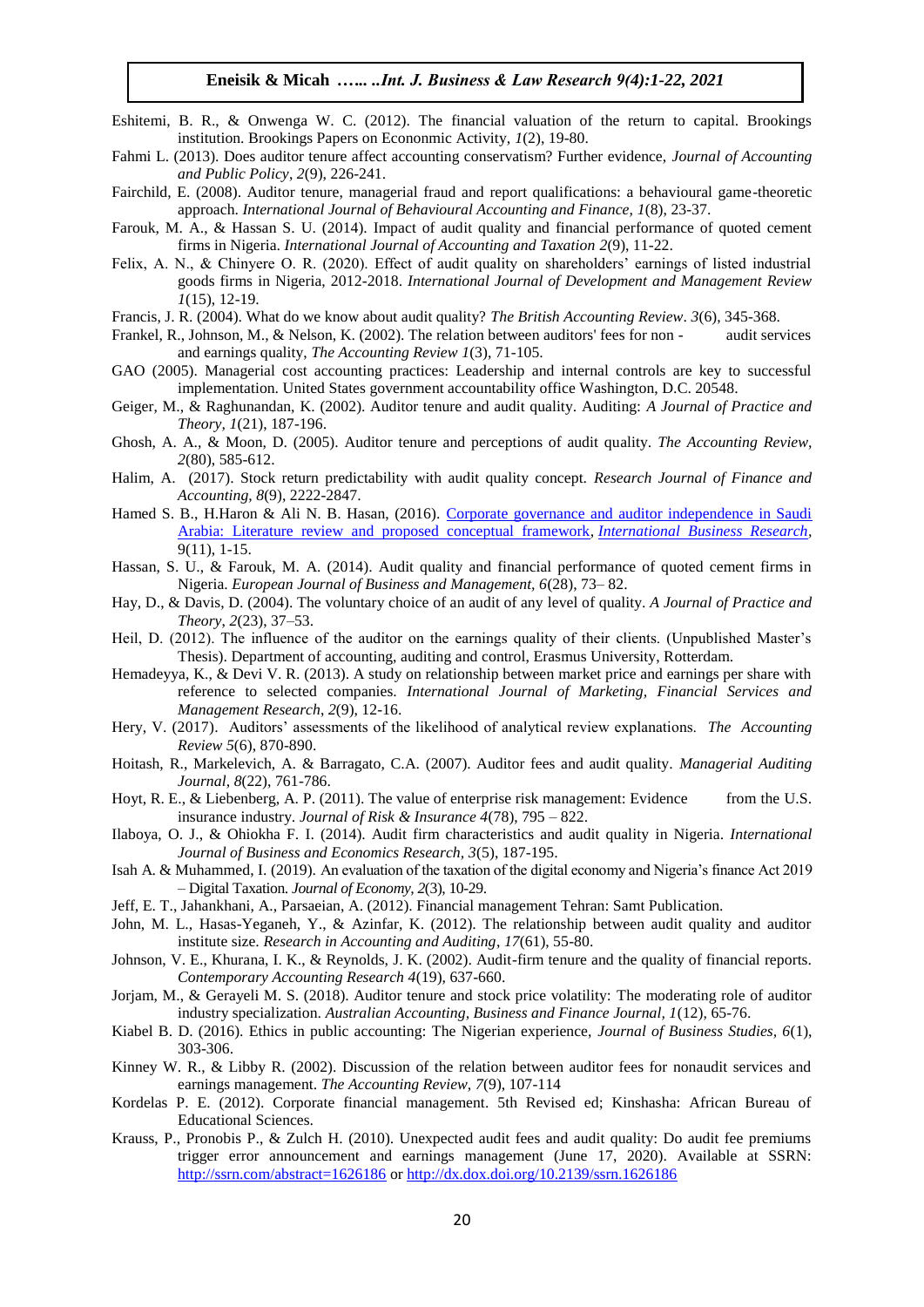- Krishnan O. (2003). Determinants of audit quality in the Nigerian business environment. *Research Journal of Finance and Accounting, 4*(9), 36-43.
- Krishnan, J., & Schauer, P. (2000). The differentiation of quality among auditors: Evidence from the not-forprofit sector, *Auditing: A Journal of Practice and Theory*, *2*(19), 9–25.
- Lam, S., & Chang, S. (1994). Auditor service quality and auditor size: Evidence from initial public offerings in Singapore, *Journal of International Accounting, Auditing and Taxation*, *1*(3), 103-108.
- Lennox S. C. (1999). Audit quality & auditor size: An evaluation of reputation and deep pockets hypotheses*. Journal of Business Finance & Accounting, 2*(6), 7-8.
- Lys, T., & Watts R. L. (1994). Lawsuits against auditors. *Journal of Accounting Research, 1*(32), 65–93.
- Manry, D., Mock, T., & Turner, J. (2008). Does increased partner tenure reduce audit quality? *Journal of Accounting, Auditing & Finance*, *2*(3), 553-572.
- Matoke, V. N., & Omwenga J. (2016). Audit quality and financial performance of companies listed in Nairobi securities exchange. *International Journal of Scientific and Research Publications, 6*(11), 88-89.
- Messier, U. (2008). Auditing and assurance services- A systematic approach. (6th ed.). McGrawHill Companies.
- Monametsi, G. I., & Agasha E. (2020). Audit quality and firm performance: Evidence from Botswana and Uganda. *Journal of Accounting, Finance and Auditing Studies*, *1*(2), 23-30.
- Morufu, O. O., & Oluwaseun Y. (2020). Impact of forensic accounting on fraud reduction in the Nigerian banking sector. *International Journal of Empirical Finance 4*(9), 250-257.
- Motoke N. V., & Omwenga J. (2016). Audit quality and financial performance of companies listed in Nairobi securities exchange. *International Journal of Scientific and Research Publications*, *6*(11), 2250-3153.
- Mustafa, M. O. A., & Abdulwahab, U. M. (2018). The nexus between audit quality and performance of listed oil and gas firms in Nigeria. *International Journal of Innovative Research and Advanced Studies, 1*(5), 222-231.
- Nam, S., (2011). The impact of nonaudit services on capital markets. *Journal of Accounting, Auditing and Finance, 1*(6), 12-16.
- Nehe J. R., & Bajaj E. L. (2017). The role of Big 6 auditors in the credible reporting of accruals. Auditing: *A Journal of Practice and Theory 5(*18), 17–34.
- Odia, J.O. (2015). Auditor tenure, auditor rotation and audit quality- A review. *European Journal of Accounting, Auditing and Finance Research*, *3*(10), 76-96.
- Ogbodo, O. C. (2017). The effect of audit quality on financial performance of Nigerian banks *Journal of Social Development 6*(2), 12-16.
- Okoli, A. O., & Izedonmi F. O. (2014). The impact of audit quality on the share prices of quoted companies in Nigeria. *Research Journal of Finance and Accounting 5*(8), 2222-2847.
- Okoli, M. N. (2012). The role of internal audit in financial institutions (A study of Nigerian agricultural and corporative bank, First Bank of Nigeria and United Bank for Africa Plc). *British Journal of Science,*   $1(5)$ ,  $72 - 82$ .
- Okolie, O. A. (2014). Audit firm size and market price per share of quote companies in Nigeria. *International Journal of Business and Social Research, 4*(5), 100-117.
- Palmrose, Z. V. (1988). An analysis of auditor litigation and audit service quality. *The Accounting Review, 1*(63), 55-73.
- Palmrose, Z., & Saul, R. J. (2001). The push for auditor independence regulation*. Journal of Accounting, 1*(8)- 23-30.
- Parmalat S. A. (2003). Working capital management and firm performance in emerging economies: Evidence from India, *Management and Labour Studies, 2*(41), 71-87.
- Paydarmansh, N., Salehi M., Moradi M., & Khorrami M. (2014). The effect of independent audit quality on the quality of financial disclosure- Evidence from Tehran stock exchange, *Research Journal of Finance and Accounting*, *5*(7), 2222-2847.
- Peemoller, P.J. (2012). Financing of working capital requirement, financial flexibility and SME performance, *Journal of Business Economics and Management*, *17*(6), 1189-1204.
- Rahimi, G., & Amini S. M. (2015). The survey of the relationship between auditing quality and the profitability in the companies accepted in Tehran's exchange market. *International Journal of Academic Research in Accounting, Finance and Management Sciences, 2*(5), 100-115.
- Rosada, F. A, & Idayati, F. (2017). Influence the profitability of the value of automotive companies in the Indonesia Stock Exchange, *Journal of Science and Accounting Research, 1*(6), 90-99.
- Sarens, G., & Beelde, I. (2006). The relationship between internal audit and senior management: A qualitative analysis of expectations and perceptions. *International Journal of Auditing 1*(10), 219 – 241.
- Sayyar, H., Basiruddin R., Abdul Rasid S. Z., & Elhabib M. A. (2016). The impact of audit quality on firm performance: Evidence from Malaysia. *Journal of Advanced Review on Scientific Research 1*(10), 1- 9.